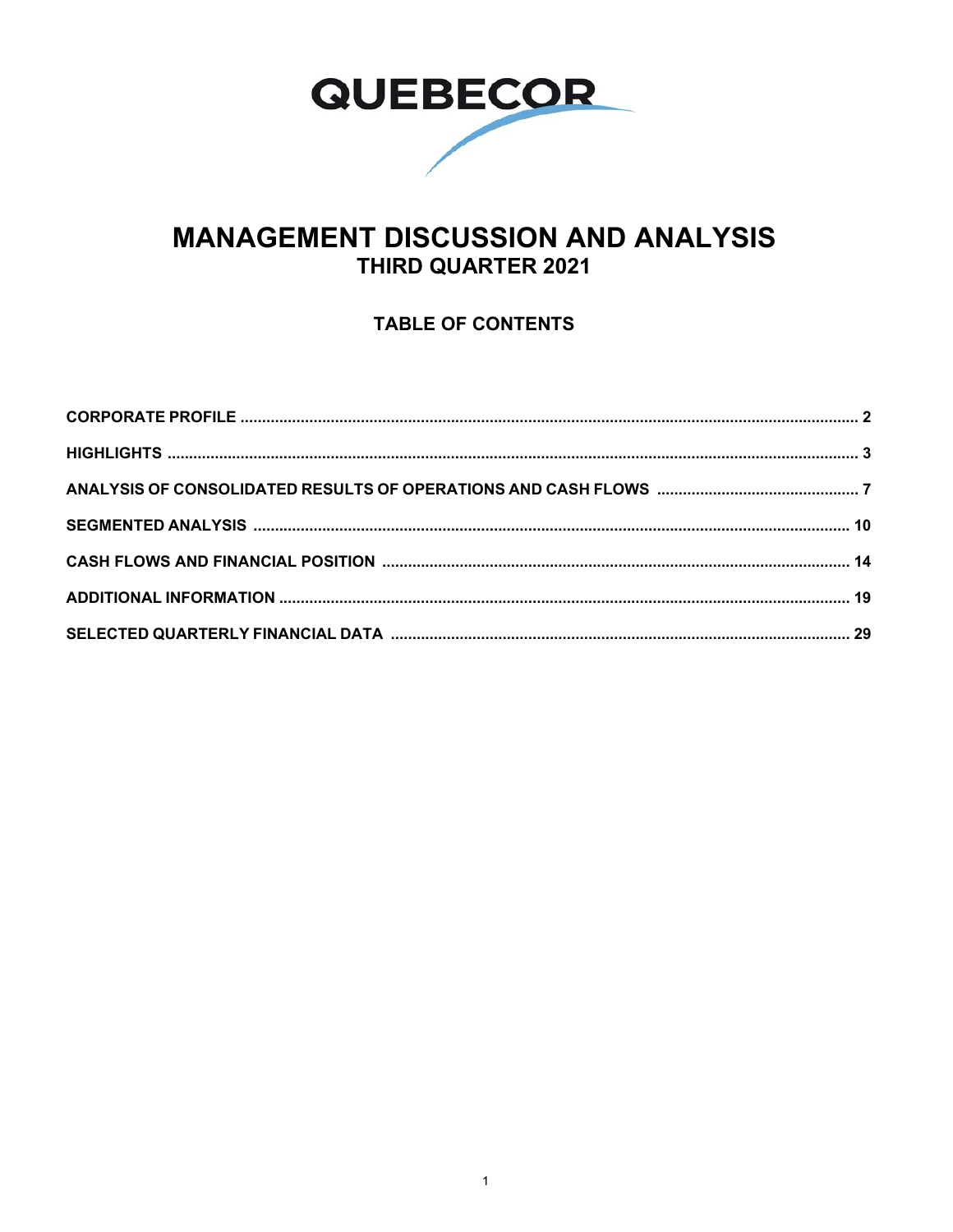### **CORPORATE PROFILE**

This Management Discussion and Analysis covers the main activities of Quebecor Inc. in the third quarter of 2021 and the major changes from the previous financial year. Quebecor Inc. is a holding company that owns Quebecor Media Inc., a wholly owned subsidiary that is one of Canada's largest telecommunications and media groups.

Quebecor Media Inc. operates in the following business segments: Telecommunications, Media, and Sports and Entertainment. Quebecor Media Inc. is pursuing a convergence strategy that captures synergies among its properties and leverages the value of content for the benefit of multiple distribution platforms. Unless the context otherwise requires, in this Management Discussion and Analysis, "Quebecor" and the "Corporation" refer to Quebecor Inc. and its subsidiaries, and "Quebecor Media" refers to Quebecor Media Inc. and its subsidiaries.

This report should be read in conjunction with the information in the consolidated financial statements and Management Discussion and Analysis for the financial year ended December 31, 2020. All amounts are stated in Canadian dollars ("CAN") unless otherwise indicated.

The Corporation uses financial measures not standardized under International Financial Reporting Standards ("IFRS") such as adjusted EBITDA, adjusted income from continuing operating activities, cash flows from operations, free cash flows from continuing operating activities and consolidated net debt leverage ratio, as well as key performance indicators such as revenue generating unit ("RGU") and average billing per unit ("ABPU"). Definitions of the non-IFRS measures and key performance indicators used by the Corporation are provided in the "Non-IFRS Measures" and "Key Performance Indicators" sections.

### **COVID-19 pandemic**

The COVID-19 pandemic has had a significant impact on the economic environment in Canada and around the world. In order to limit the spread of the virus, the Québec government has imposed a number of restrictions and special preventive measures since the beginning of this health crisis, including the suspension of some business activities. The Québec government has gradually implemented a new reopening plan since May 2021 and has imposed the use of a vaccination passport starting September 1, 2021 to be admitted to certain locations or to participate in certain non-essential activities. Since March 2020, this health crisis has curtailed the operations of many of Quebecor's business partners and has led to a significant slowdown in some of the Corporation's segments. Among other impacts, the restrictions and preventive measures imposed by the Québec government caused a reduction in volume at Videotron Ltd.'s ("Videotron") retail outlets; a reduction in advertising revenues, a decrease in sports events broadcast by the TVA Sports specialty channel in 2020 and a reduction in film and audiovisual content activity in the Media segment; and the cancellation of most shows and events in the Sports and Entertainment segment. Despite the constraints created by this pandemic, Quebecor has provided essential telecommunications and news services during this health crisis, while safeguarding the health and safety of the public and its employees. Due to the decrease in their revenues, most of the business units in the Media segment and Sports and Entertainment segment have qualified for the Canadian Emergency Wage Subsidy and subsidies totalling \$9.4 million were recorded in the first nine months of 2021 as a reduction in employee costs (\$14.4 million in the third quarter of 2020 and \$43.9 million in the first nine months of 2020).

The impact of the COVID-19 health crisis on the operating results of the Corporation's business segments in the third quarter of 2021 is analyzed in greater detail in the "Segmented Analysis" section below. It is difficult at this stage to foresee all the consequences of this crisis, including the potential effects of another major wave. The public health crisis could have a material adverse impact on the growth of the Corporation's operating results and cash flows in the short and medium terms. As a result, the growth recorded during the quarters preceding the health crisis may not be indicative of future growth.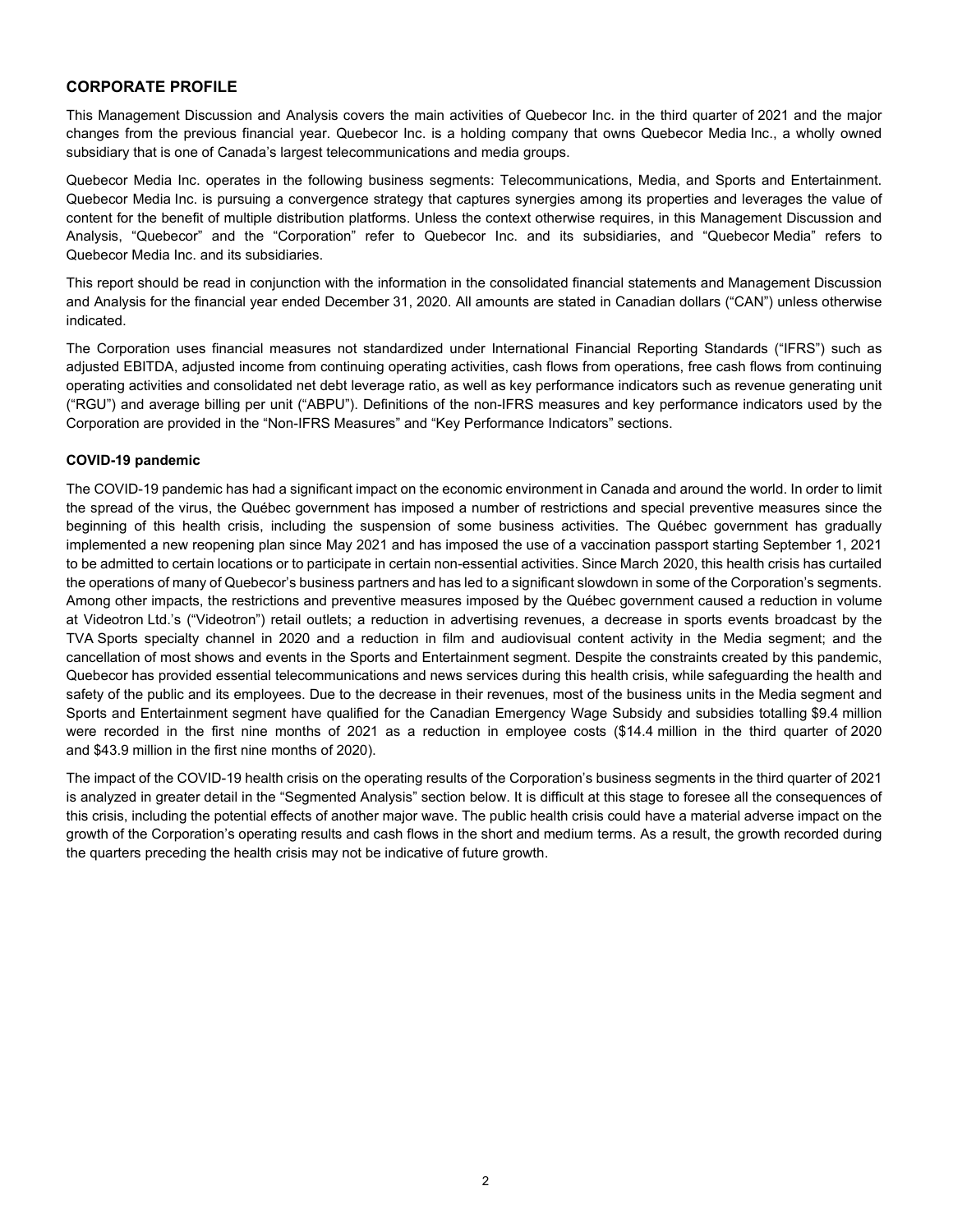### **HIGHLIGHTS**

### **Third quarter 2021**

**Revenues:** \$1.15 billion, a \$36.5 million (3.3%) increase.

**Adjusted EBITDA:** \$520.3 million, up \$6.9 million (1.3%) despite the \$18.8 million unfavourable impact of recognition of a one-time item in the Telecommunications segment in the third quarter of 2020.

**Net income attributable to shareholders:** \$173.1 million (\$0.71 per basic share), an increase of \$32.2 million (\$0.15 per basic share).

**Adjusted income from continuing operating activities:** \$176.1 million (\$0.73 per basic share), an increase of \$3.0 million (\$0.04 per basic share).

**Cash flows from operations:** \$365.8 million, a \$19.7 million (5.7%) increase.

**Cash flows provided by continuing operating activities:** \$368.2 million, a \$28.8 million (8.5%) increase.

### **Year to date**

**Revenues:** \$3.37 billion, a \$199.5 million (6.3%) increase.

**Adjusted EBITDA:** \$1.47 billion, a \$48.6 million (3.4%) increase, despite the \$12.6 million unfavourable impact of recognition of a one-time item in the Telecommunications segment during the first nine months of 2020.

**Net income attributable to shareholders:** \$417.9 million (\$1.71 per basic share), a decrease of \$29.5 million (\$0.06 per basic share).

**Adjusted income from continuing operating activities:** \$464.3 million (\$1.90 per basic share), an increase of \$34.8 million (\$0.20 per basic share) or 8.1%.

**Cash flows from operations:** \$1.01 billion, a \$44.3 million (4.6%) increase.

**Cash flows provided by continuing operating activities:** \$859.5 million, a \$195.0 million (-18.5%) decrease.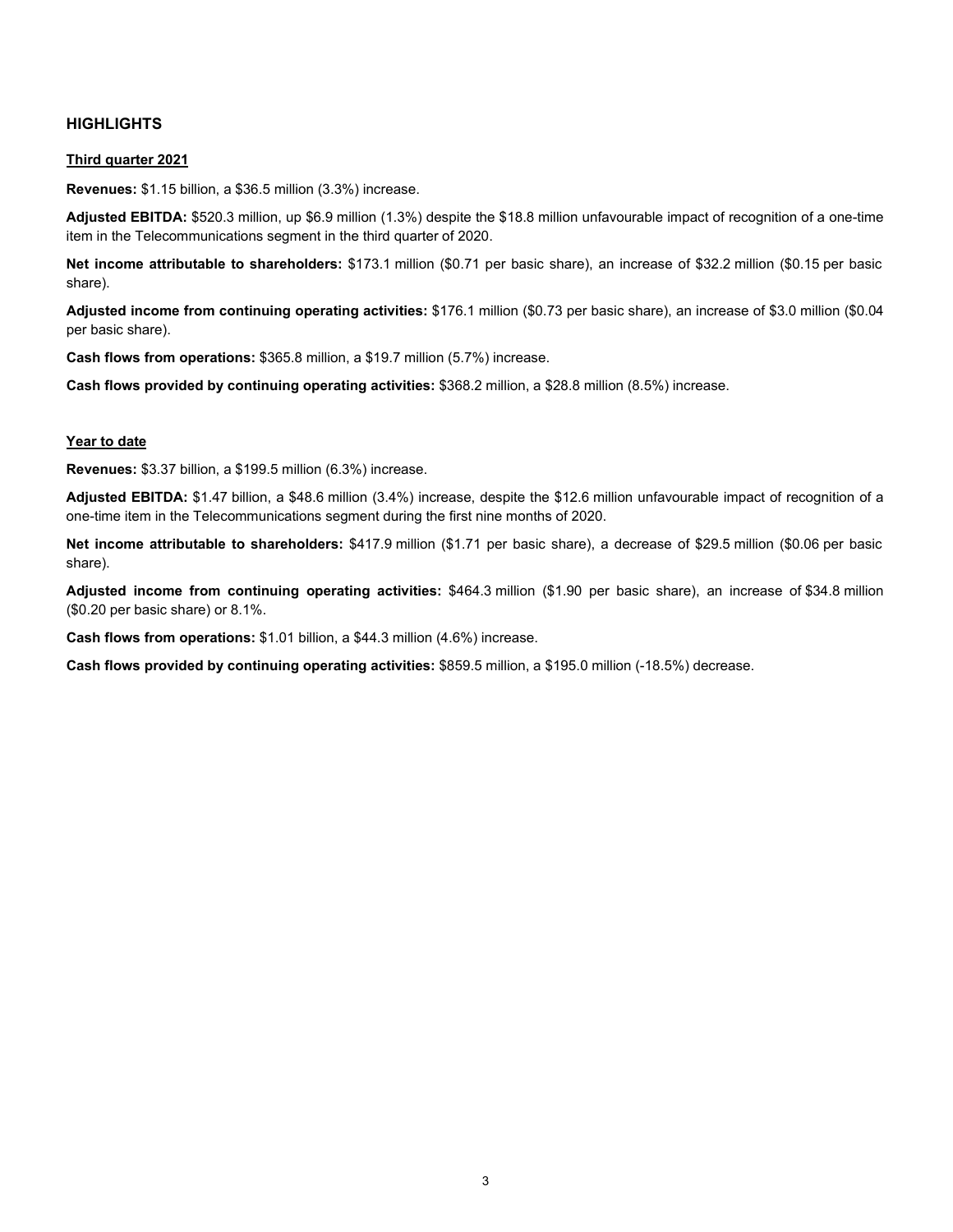### **Table 1**

### **Consolidated summary of income, cash flows and balance sheet**

(in millions of Canadian dollars, except number of shares and per basic share data)

|                                                                   | Three months<br>ended Sept. 30 |                          |    |           | Nine months<br>ended Sept. 30 |           |    |           |
|-------------------------------------------------------------------|--------------------------------|--------------------------|----|-----------|-------------------------------|-----------|----|-----------|
|                                                                   |                                | 2021                     |    | 2020      |                               | 2021      |    | 2020      |
|                                                                   |                                |                          |    |           |                               |           |    |           |
| Income                                                            |                                |                          |    |           |                               |           |    |           |
| Revenues:                                                         |                                |                          |    |           |                               |           |    |           |
| Telecommunications                                                | \$                             | 939.5                    | \$ | 937.9     |                               | \$2,781.9 |    | \$2,681.7 |
| Media                                                             |                                | 190.6                    |    | 157.2     |                               | 563.6     |    | 464.7     |
| Sports and Entertainment                                          |                                | 49.1                     |    | 48.5      |                               | 113.8     |    | 109.2     |
| Inter-segment                                                     |                                | (31.0)                   |    | (31.9)    |                               | (88.8)    |    | (84.6)    |
|                                                                   | \$                             | 1,148.2                  |    | \$1,111.7 |                               | \$3,370.5 |    | \$3,171.0 |
| Adjusted EBITDA (negative adjusted EBITDA): <sup>1</sup>          |                                |                          |    |           |                               |           |    |           |
| Telecommunications                                                | \$                             | 476.8                    | \$ | 483.6     |                               | \$1,409.2 |    | \$1,382.7 |
| Media                                                             |                                | 36.6                     |    | 24.9      |                               | 54.6      |    | 36.6      |
| Sports and Entertainment                                          |                                | 11.0                     |    | 7.6       |                               | 16.2      |    | 6.6       |
| <b>Head Office</b>                                                |                                | (4.1)                    |    | (2.7)     |                               | (5.6)     |    | (0.1)     |
|                                                                   |                                | 520.3                    |    | 513.4     |                               | 1,474.4   |    | 1,425.8   |
| Depreciation and amortization                                     |                                | (194.3)                  |    | (195.9)   |                               | (586.2)   |    | (589.7)   |
| <b>Financial expenses</b>                                         |                                | (83.8)                   |    | (80.1)    |                               | (253.9)   |    | (249.1)   |
| Gain (loss) on valuation and translation of financial             |                                |                          |    |           |                               |           |    |           |
| instruments                                                       |                                | 6.0                      |    | (18.6)    |                               | 7.2       |    | 8.9       |
| Restructuring of operations and other items                       |                                | (12.4)                   |    | (18.9)    |                               | 3.7       |    | (33.1)    |
| Loss on debt refinancing                                          |                                | $\overline{\phantom{0}}$ |    |           |                               | (80.9)    |    | $\equiv$  |
| Income taxes                                                      |                                | (56.6)                   |    | (56.4)    |                               | (140.4)   |    | (147.7)   |
| Income from discontinued operations                               |                                | -                        |    |           |                               | -         |    | 33.8      |
| <b>Net income</b>                                                 | \$                             | 179.2                    | \$ | 143.5     | \$                            | 423.9     | \$ | 448.9     |
|                                                                   |                                |                          |    |           |                               |           |    |           |
| Income from continuing operations attributable                    |                                |                          |    |           |                               |           |    |           |
| to shareholders                                                   | \$                             | 173.1                    | \$ | 140.9     | \$                            | 417.9     | \$ | 413.6     |
| Net income attributable to shareholders                           |                                | 173.1                    |    | 140.9     |                               | 417.9     |    | 447.4     |
| Adjusted income from continuing operating activities <sup>1</sup> |                                | 176.1                    |    | 173.1     |                               | 464.3     |    | 429.5     |
|                                                                   |                                |                          |    |           |                               |           |    |           |
| Per basic share:                                                  |                                |                          |    |           |                               |           |    |           |
| Income from continuing operations attributable                    |                                |                          |    |           |                               |           |    |           |
| to shareholders                                                   |                                | 0.71                     |    | 0.56      |                               | 1.71      |    | 1.64      |
| Net income attributable to shareholders                           |                                | 0.71                     |    | 0.56      |                               | 1.71      |    | 1.77      |
| Adjusted income from continuing operating activities <sup>1</sup> |                                | 0.73                     |    | 0.69      |                               | 1.90      |    | 1.70      |

<span id="page-3-0"></span><sup>1 .</sup> See "Non-IFRS Financial Measures."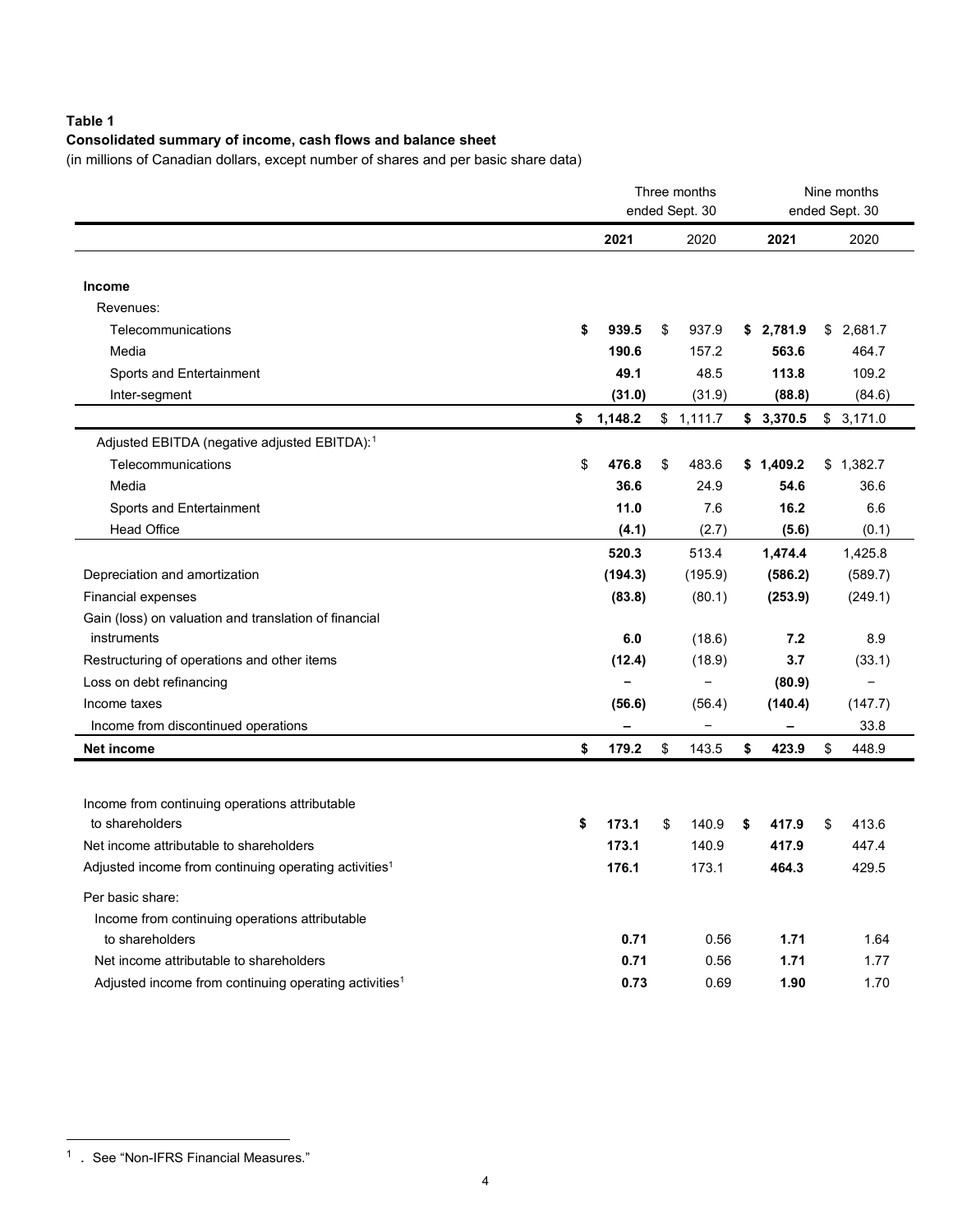|                                                                   | Three months<br>ended Sept. 30<br>2021<br>2020<br>2021<br>139.5<br>\$<br>157.7<br>\$<br>428.9<br>12.3<br>27.6<br>7.9<br>1.0<br>0.9<br>2.6<br>1.7<br>0.8<br>3.8<br>167.3<br>462.9<br>154.5<br>337.3<br>325.9<br>980.3<br>24.3<br>27.0<br>17.0<br>10.0<br>6.7<br>13.6<br>(5.8)<br>(3.5)<br>(9.4)<br>365.8<br>346.1<br>1,011.5<br>213.5<br>168.4<br>381.4<br>368.2<br>339.4<br>859.5<br><b>Sept. 30</b><br>2021<br>\$<br>480.7 \$<br>478.3 |  |  |          | Nine months<br>ended Sept. 30 |    |         |
|-------------------------------------------------------------------|-----------------------------------------------------------------------------------------------------------------------------------------------------------------------------------------------------------------------------------------------------------------------------------------------------------------------------------------------------------------------------------------------------------------------------------------|--|--|----------|-------------------------------|----|---------|
|                                                                   |                                                                                                                                                                                                                                                                                                                                                                                                                                         |  |  |          |                               |    | 2020    |
|                                                                   |                                                                                                                                                                                                                                                                                                                                                                                                                                         |  |  |          |                               |    |         |
| Additions to property, plant and equipment and                    |                                                                                                                                                                                                                                                                                                                                                                                                                                         |  |  |          |                               |    |         |
| to intangible assets <sup>1</sup>                                 |                                                                                                                                                                                                                                                                                                                                                                                                                                         |  |  |          |                               |    |         |
| Telecommunications                                                | \$                                                                                                                                                                                                                                                                                                                                                                                                                                      |  |  |          |                               | \$ | 431.5   |
| Media                                                             |                                                                                                                                                                                                                                                                                                                                                                                                                                         |  |  |          |                               |    | 23.2    |
| Sports and Entertainment                                          |                                                                                                                                                                                                                                                                                                                                                                                                                                         |  |  |          |                               |    | 2.5     |
| <b>Head Office</b>                                                |                                                                                                                                                                                                                                                                                                                                                                                                                                         |  |  |          |                               |    | 1.4     |
|                                                                   |                                                                                                                                                                                                                                                                                                                                                                                                                                         |  |  |          |                               |    | 458.6   |
| <b>Cash flows</b>                                                 |                                                                                                                                                                                                                                                                                                                                                                                                                                         |  |  |          |                               |    |         |
| Cash flows from operations: <sup>1</sup>                          |                                                                                                                                                                                                                                                                                                                                                                                                                                         |  |  |          |                               |    |         |
| Telecommunications                                                |                                                                                                                                                                                                                                                                                                                                                                                                                                         |  |  |          |                               |    | 951.2   |
| Media                                                             |                                                                                                                                                                                                                                                                                                                                                                                                                                         |  |  |          |                               |    | 13.4    |
| Sports and Entertainment                                          |                                                                                                                                                                                                                                                                                                                                                                                                                                         |  |  |          |                               |    | 4.1     |
| <b>Head Office</b>                                                |                                                                                                                                                                                                                                                                                                                                                                                                                                         |  |  |          |                               |    | (1.5)   |
|                                                                   |                                                                                                                                                                                                                                                                                                                                                                                                                                         |  |  |          |                               |    | 967.2   |
| Free cash flows from continuing operating activities <sup>1</sup> |                                                                                                                                                                                                                                                                                                                                                                                                                                         |  |  |          |                               |    | 548.2   |
| Cash flows provided by continuing operating activities            |                                                                                                                                                                                                                                                                                                                                                                                                                                         |  |  |          |                               |    | 1,054.5 |
|                                                                   |                                                                                                                                                                                                                                                                                                                                                                                                                                         |  |  |          |                               |    |         |
|                                                                   |                                                                                                                                                                                                                                                                                                                                                                                                                                         |  |  |          |                               |    | Dec. 31 |
|                                                                   |                                                                                                                                                                                                                                                                                                                                                                                                                                         |  |  |          |                               |    | 2020    |
| <b>Balance sheet</b>                                              |                                                                                                                                                                                                                                                                                                                                                                                                                                         |  |  |          |                               |    |         |
| Cash and cash equivalents                                         |                                                                                                                                                                                                                                                                                                                                                                                                                                         |  |  |          |                               |    | 136.7   |
| Working capital                                                   |                                                                                                                                                                                                                                                                                                                                                                                                                                         |  |  |          |                               |    | (70.4)  |
| Net assets related to derivative financial instruments            |                                                                                                                                                                                                                                                                                                                                                                                                                                         |  |  | 389.6    |                               |    | 597.1   |
| <b>Total assets</b>                                               |                                                                                                                                                                                                                                                                                                                                                                                                                                         |  |  | 10,534.0 |                               |    | 9,861.6 |
| Total debt (current and long-term)                                |                                                                                                                                                                                                                                                                                                                                                                                                                                         |  |  | 6,256.8  |                               |    | 5,773.4 |
| Lease liabilities (current and long-term)                         |                                                                                                                                                                                                                                                                                                                                                                                                                                         |  |  | 181.6    |                               |    | 173.3   |
| Convertible debentures, including embedded derivatives            |                                                                                                                                                                                                                                                                                                                                                                                                                                         |  |  | 148.9    |                               |    | 156.5   |
| Equity attributable to shareholders                               |                                                                                                                                                                                                                                                                                                                                                                                                                                         |  |  | 1,255.0  |                               |    | 1,112.6 |
| Equity                                                            |                                                                                                                                                                                                                                                                                                                                                                                                                                         |  |  | 1,372.7  |                               |    | 1,214.1 |
| Number of common shares outstanding (in millions)                 |                                                                                                                                                                                                                                                                                                                                                                                                                                         |  |  | 241.1    |                               |    | 248.2   |
| Consolidated net debt leverage ratio <sup>1</sup>                 |                                                                                                                                                                                                                                                                                                                                                                                                                                         |  |  | 2.80x    |                               |    | 2.68x   |

### **Telecommunications**

- The Telecommunications segment's revenues grew by \$1.6 million (0.2%) in the third quarter of 2021 and its adjusted EBITDA decreased by \$6.8 million (-1.4%), reflecting the \$18.8 million unfavourable impact of recognition of a one-time item in the third quarter of 2020.
- Videotron significantly increased its revenues from Internet access services (\$15.9 million or 5.6%) and mobile telephony (\$13.4 million or 8.0%) in the third quarter of 2021.
- There was a net increase of 25,600 RGUs (0.4%) in the third quarter of 2021, including 40,900 connections (2.7%) to the mobile telephony service and 22,500 subscriptions (1.2%) to Internet access services.

<span id="page-4-0"></span><sup>1</sup> See "Non-IFRS Financial Measures."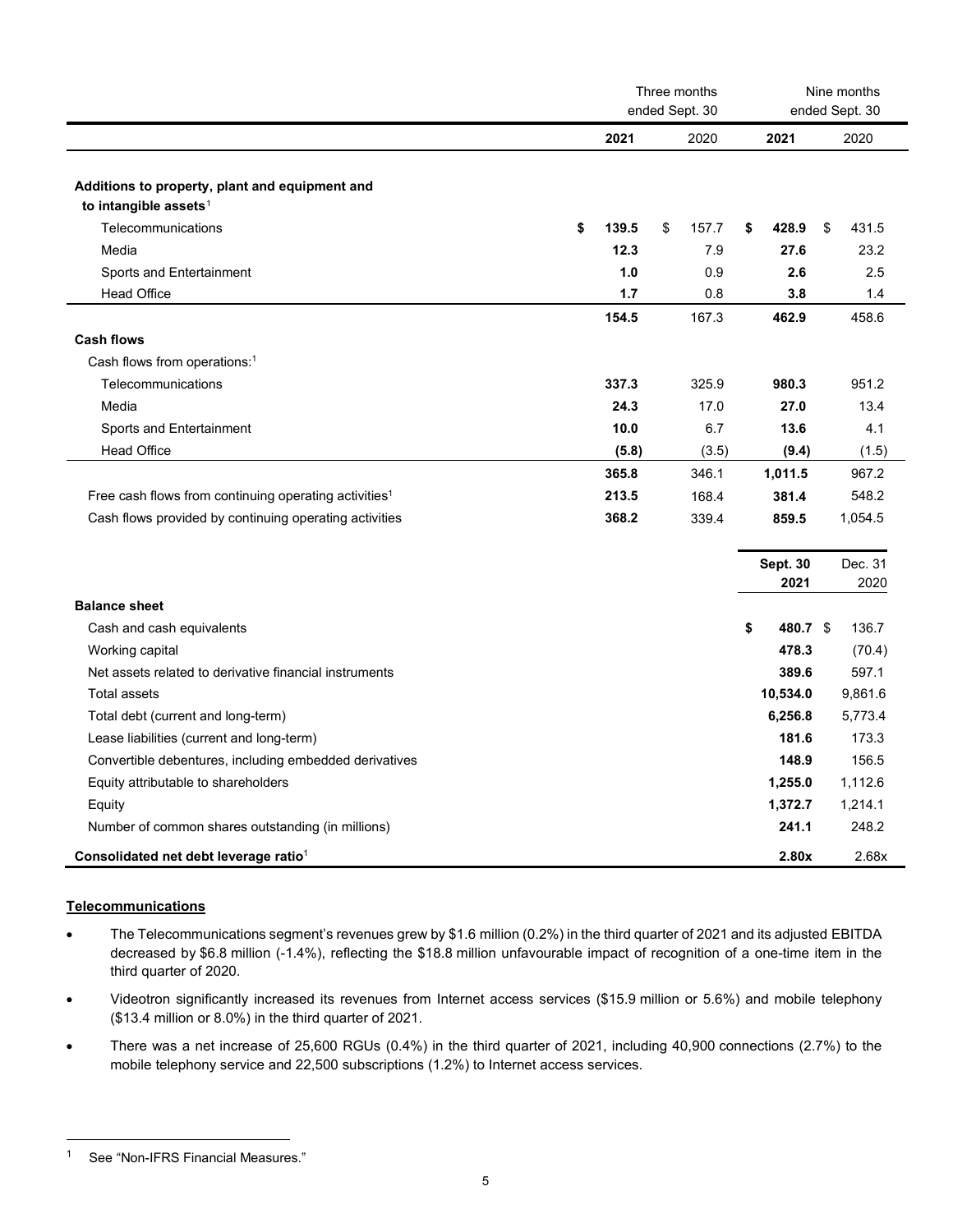- On September 9, 2021, Videotron and TVA Sports announced a partnership with the Lions de Trois-Rivières, the new ECHL hockey team. The new Trois-Rivières arena will be named the "Colisée Vidéotron" and TVA Sports will be the exclusive official broadcaster of the Lions de Trois-Rivières' home games as they begin their first season.
- On August 17, 2021, Videotron launched Vrai, a new Québec subscription platform that will meet the strong demand for unscripted lifestyle, documentary and entertainment content. Vrai offers thousands of hours of all-French, on-demand content, including more than 40 first-run exclusive original Québec productions.
- On July 29, 2021, Quebecor announced an investment of nearly \$830.0 million in the acquisition by Videotron of 294 blocks of spectrum in the 3500 MHz band across the country. More than half of the investment is concentrated in four Canadian provinces outside Québec: Ontario, Manitoba, Alberta and British Columbia. Videotron made an initial deposit of \$166.0 million in the third quarter of 2021 for the acquisition of these spectrum licences.

### **Media**

- The Media segment grew its revenues by \$33.4 million (21.2%) and its adjusted EBITDA by \$11.7 million (47.0%) in the third quarter of 2021.
- On September 15, 2021, Quebecor unveiled the new QUB digital platform, which brings together all of its news and entertainment content in one place. Available on the Internet and via a mobile app, QUB is differentiated by its vast quantity of multisource, multiformat content, including text, music, video and audio, available live or on demand in a single, easy-to navigate environment that promotes content discoverability.
- On July 16, 2021, TVA Group Inc. ("TVA Group") announced that the studios of Canadian film and television industry leader MELS will be enlarged with the construction of MELS 4, with the support of the Government of Québec and the City of Montréal. The project will strengthen MELS' position on the market for foreign blockbusters and series.
- On April 14, 2021, France Lauzière decided to take time off from her professional duties for family reasons. Ms. Lauzière is now resigning from her position as President and Chief Executive Officer of TVA Group and Chief Content Officer of Quebecor Content, for the same reasons. Since joining the Corporation in 2001, she has helped strengthen TVA Group's dominant position as Québec's television leader. Ms. Lauzière remains available to work with the company on strategic projects and to contribute her expertise in content. Pierre Karl Péladeau, President and Chief Executive Officer of Quebecor, will continue to serve as acting President of TVA Group and Chief Content Officer of Quebecor Content.

### **Sports and Entertainment**

- The Sports and Entertainment segment grew its revenues by \$0.6 million (1.2%) and its adjusted EBITDA by \$3,4 million (44.7%) in the third quarter of 2021.
- On October 6, 2021, Event Management Gestev Inc., a subsidiary of the Sports and Entertainment Group, announced that it will be the new manager of the Cabaret du Casino de Montréal. It will operate the acoustically outstanding multipurpose venue and present unique programming to its thousands of visitors.

### **Investing and financing operations**

- On July 5, 2021, Quebecor Media completed the early redemption of the entirety of its 6.625% Senior Notes due January 15, 2023, in aggregate principal amount of \$500.0 million, at a redemption price of 107.934% of their principal amount, in accordance with a notice issued on June 3, 2021.
- On July 6, 2021, Videotron completed the early redemption of the entirety of its 5.000% Senior Notes due July 15, 2022, in aggregate principal amount of US\$800.0 million, at a redemption price of 104.002% of their principal amount, in accordance with a notice issued on June 3, 2021. The related hedges in an asset position were also unwound.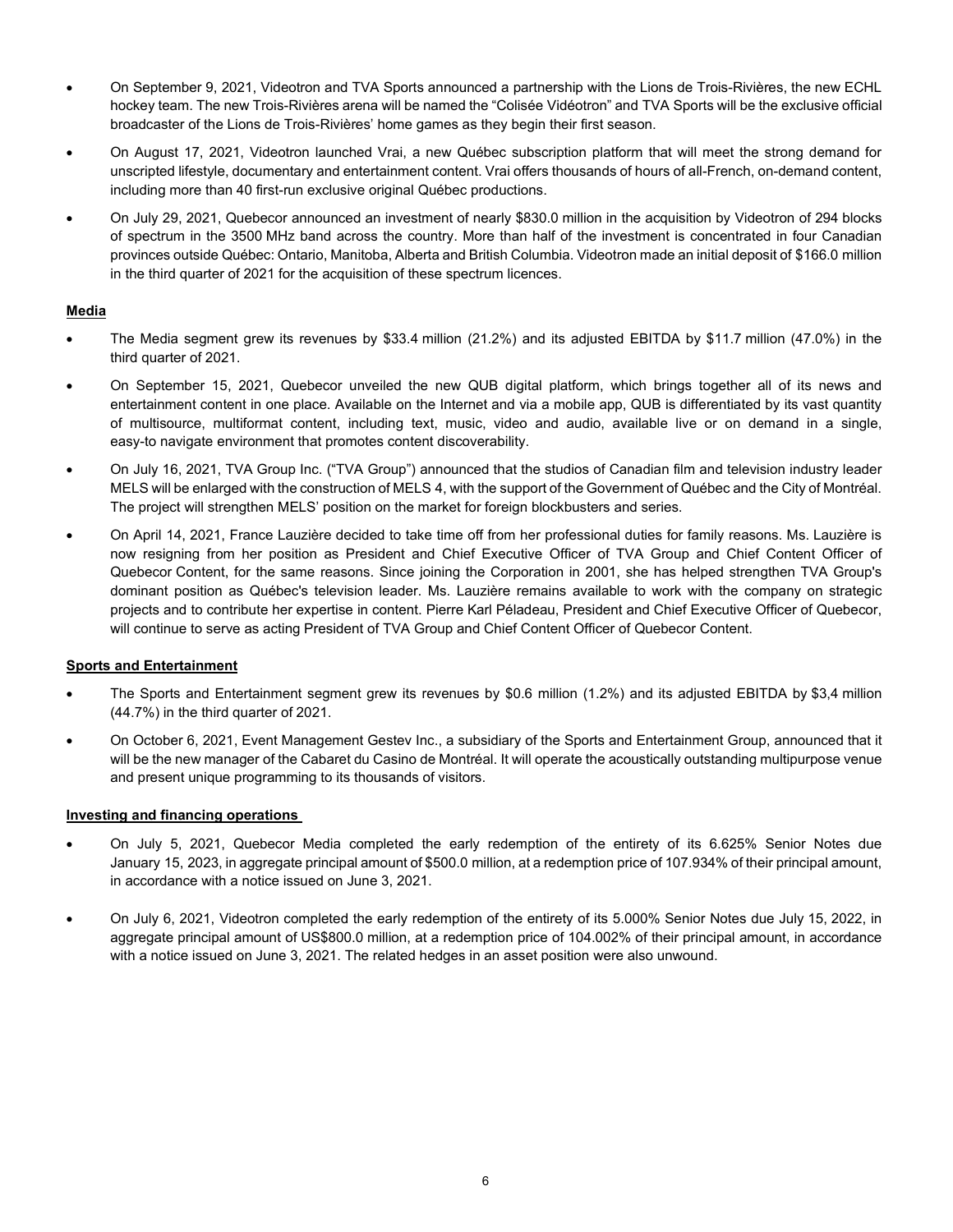### **ANALYSIS OF CONSOLIDATED RESULTS OF OPERATIONS AND CASH FLOWS**

### **2021/2020 third quarter comparison**

**Revenues:** \$1.15 billion, a \$36.5 million (3.3%) increase.

• Revenues increased in Telecommunications (\$1.6 million or 0.2% of segment revenues), Media (\$33.4 million or 21.2%), and Sports and Entertainment (\$0.6 million or 1.2%).

**Adjusted EBITDA:** \$520.3 million, a \$6.9 million (1.3%) increase.

- Adjusted EBITDA increased in Media (\$11.7 million or 47.0% of segment adjusted EBITDA) and Sports and Entertainment (\$3.4 million or 44.7%).
- Adjusted EBITDA decreased in the Telecommunications segment (\$6.8 million or -1.4%), reflecting the \$18.8 million unfavourable impact of the recognition of a one-time item in the third quarter of 2020.
- The change in the fair value of Quebecor and Quebecor Media stock options and in the value of Quebecor stock-price-based share units resulted in a \$6.4 million favourable variance in the Corporation's stock-based compensation charge in the third quarter of 2021 compared with the same period of 2020.

**Net income attributable to shareholders:** \$173.1 million (\$0.71 per basic share) in the third quarter of 2021, compared with \$140.9 million (\$0.56 per basic share) in the same period of 2020, an increase of \$32.2 million (\$0.15 per basic share).

- The main favourable variances were:
	- $\circ$  \$24.6 million favourable variance in gains and losses on valuation and translation of financial instruments, including \$23.6 million without any tax consequences;
	- o \$6.9 million increase in adjusted EBITDA;
	- $\circ$  \$6.5 million decrease in the charge for restructuring of operations and other items.
- The main unfavourable variances were:
	- o \$3.7 million increase in financial expenses.

**Adjusted income from continuing operating activities:** \$176.1 million (\$0.73 per basic share) in the third quarter of 2021, compared with \$173.1 million (\$0.69 per basic share) in the same period of 2020, an increase of \$3.0 million (\$0.04 per basic share).

**Cash flows from operations:** \$365.8 million, a \$19.7 million (5.7%) increase due to the \$12.8 million decrease in additions to property, plant and equipment and to intangible assets, and the \$6.9 million increase in adjusted EBITDA.

**Cash flows provided by continuing operating activities:** \$368.2 million, a \$28.8 million (8.5%) increase due primarily to the favourable net change in non-cash balances related to operating activities.

**Depreciation and amortization charge:** \$194.3 million in the third quarter of 2021, a \$1.6 million decrease.

**Financial expenses:** \$83.8 million in the third quarter of 2021, a \$3.7 million increase caused mainly by higher average indebtedness and by an unfavourable variance in losses and gains on foreign currency translation of short-term monetary items, partially offset by the impact of the lower average interest rate on the long-term debt.

**Gain on valuation and translation of financial instruments:** \$6.0 million in the third quarter of 2021 compared with an \$18.6 million loss in the same period of 2020. The \$24.6 million favourable variance was essentially due to a favourable variance, without any tax consequences, in gains and losses on embedded derivatives related to convertible debentures.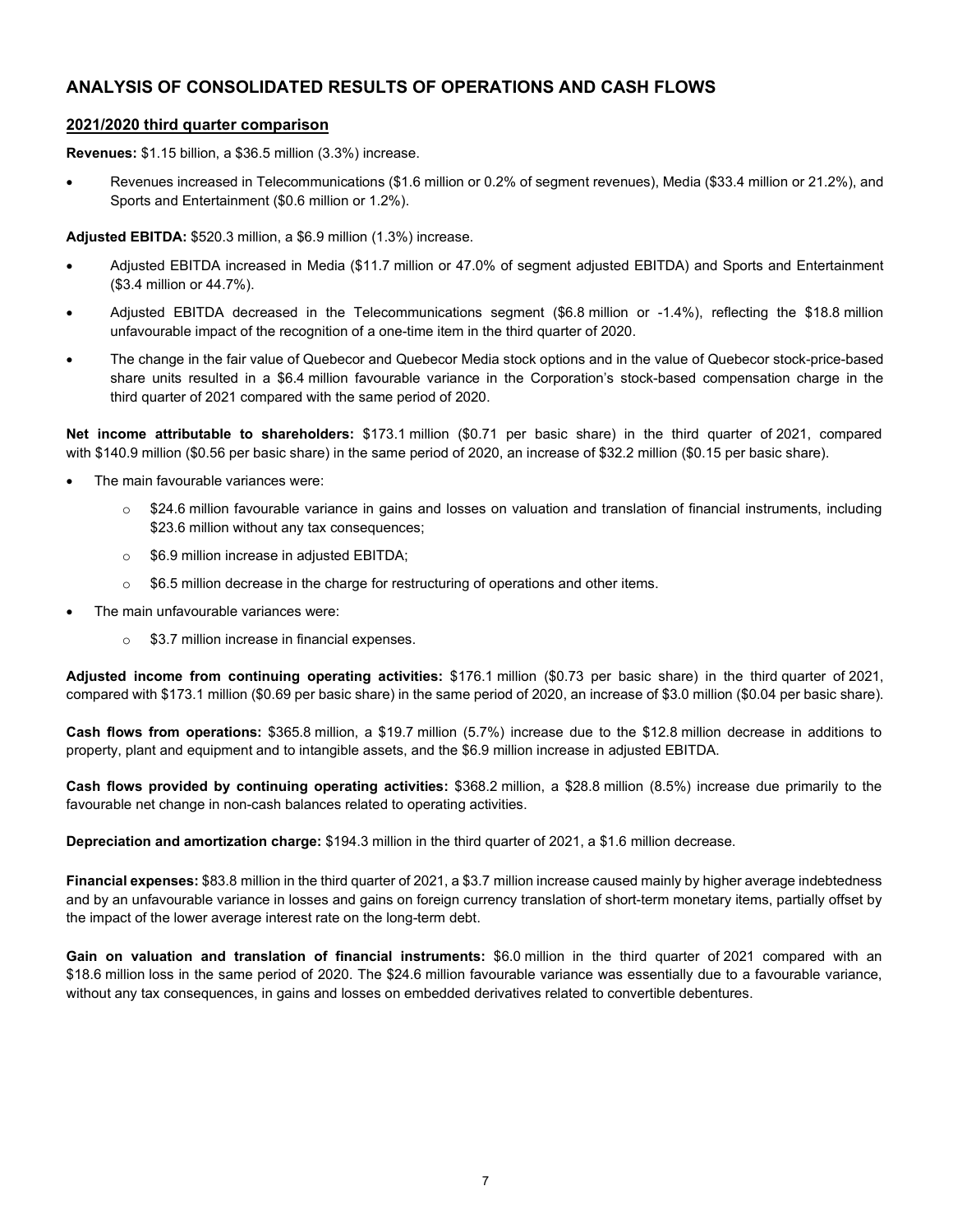**Charge for restructuring of operations and other items:** \$12.4 million in the third quarter of 2021, an \$6.5 million decrease.

• A \$12.4 million charge was recognized during the third quarter of 2021 in connection with cost-reduction measures in the Corporation's various segments (\$11.8 million in the third quarter of 2020). In addition, a \$7.3 million charge for impairment of assets was recognized in the third quarter of 2020 in connection with various restructuring initiatives. A \$0.2 million gain on other items was also recognized in the third quarter of 2020.

**Income tax expense:** \$56.6 million in the third quarter of 2021 (effective tax rate of 26.6%), compared with \$56.4 million in the same period of 2020 (effective tax rate of 25.9%), a \$0.2 million unfavourable variance. The effective tax rate is calculated considering only taxable and deductible items.

### **2021/2020 year-to-date comparison**

**Revenues:** \$3.37 billion, a \$199.5 million (6.3%) increase.

• Revenues increased in Telecommunications (\$100.2 million or 3.7% of segment revenues), Media (\$98.9 million or 21.3%), and Sports and Entertainment (\$4.6 million or 4.2%).

**Adjusted EBITDA:** \$1.47 billion, a \$48.6 million (3.4%) increase.

- Adjusted EBITDA increased in Telecommunications (\$26.5 million or 1.9% of segment adjusted EBITDA), despite the \$12.6 million unfavourable impact of the recognition of a one-time item in the third quarter of 2020, Media (\$18.0 million or 49.2%) and Sports and Entertainment (\$9.6 million).
- There was a decrease at Head Office (\$5.5 million) due, among other things, to a budget variance in intersegment charges.
- The change in the fair value of Quebecor and Quebecor Media stock options and in the value of Quebecor stock-price-based share units resulted in a \$3.1 million favourable variance in the Corporation's stock-based compensation charge in the first nine months of 2021 compared with the same period of 2020.

**Net income attributable to shareholders:** \$417.9 million (\$1.71 per basic share) in the first nine months of 2021, compared with \$447.4 million (\$1.77 per basic share) in the same period of 2020, a decrease of \$29.5 million (\$0.06 per basic share).

- The main unfavourable variances were:
	- o \$80.9 million unfavourable variance related to debt refinancing;
	- o \$33.8 million decrease in income from discontinued operations;
	- o \$4.8 million increase in financial expenses.
- The main favourable variances were:
	- o \$48.6 million increase in adjusted EBITDA;
	- $\circ$  \$36.8 million favourable variance in restructuring of operations and other items;
	- **S7.3 million decrease in the income tax expense.**

**Adjusted income from continuing operating activities:** \$464.3 million (\$1.90 per basic share) in the first nine months of 2021, compared with \$429.5 million (\$1.70 per basic share) in the same period of 2020, an increase of \$34.8 million (\$0.20 per basic share).

**Cash flows from operations:** \$1.01 billion, a \$44.3 million (4.6%) increase due to the \$48.6 million increase in adjusted EBITDA, partially offset by a \$4.3 million increase in additions to property, plant and equipment and to intangible assets.

**Cash flows provided by continuing operating activities:** \$859.5 million, a \$195.0 million decrease, due primarily to the unfavourable net change in non-cash balances related to operating activities, partially offset by the increase in adjusted EBITDA.

**Depreciation and amortization charge:** \$586.2 million in the first nine months of 2021, a \$3.5 million decrease.

**Financial expenses:** \$253.9 million, a \$4.8 million increase due primarily to higher average indebtedness, partially offset by the impact of the lower average interest rate on long-term debt.

**Gain on valuation and translation of financial instruments:** \$7.2 million in the first nine months of 2021 compared with the \$8.9 million gain in the same period of 2020, a \$1.7 million unfavourable variance.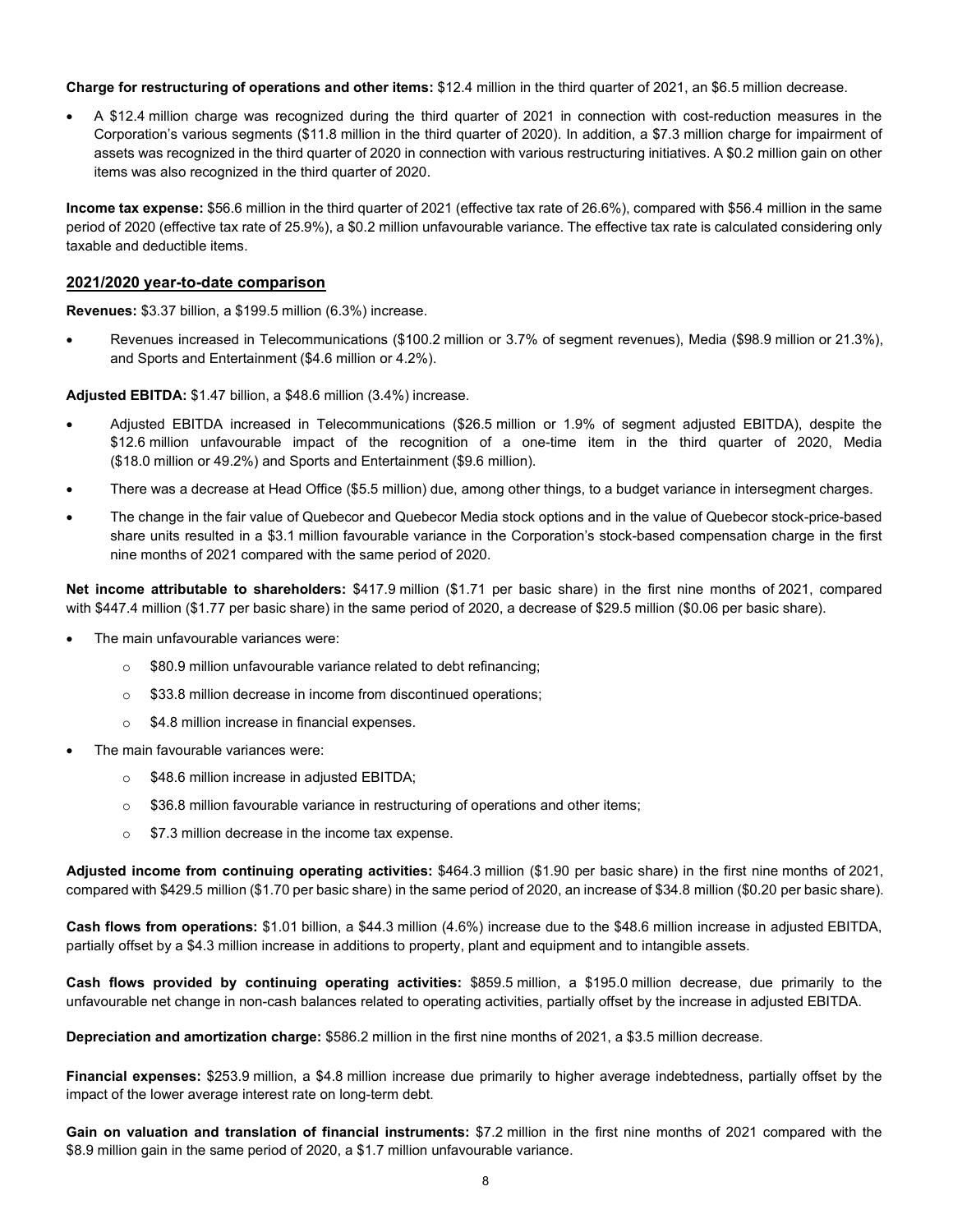**Gain on restructuring of operations and other items:** \$3.7 million in the first nine months of 2021, compared with a \$33.1 million charge in the same period of 2020, a \$36.8 million favourable variance.

- On April 1, 2021, Alithya Group Inc. acquired R3D Conseil inc., of which Quebecor was one of the main shareholders. The corresponding gain on disposal of \$19.6 million was recognized in the first nine months of 2021.
- A \$17.8 million charge was also recognized in the first nine months of 2021 in connection with cost-reduction initiatives in the Corporation's various segments (\$26.2 million in the first nine months of 2020). In addition, a \$2.7 million gain on other items was recognized in the first nine months of 2021 (\$0.4 million in the first nine months of 2020). A \$0.8 million charge for impairment of assets was also recognized in the first nine months of 2021 in connection with various restructuring initiatives (\$7.3 million in the first nine months of 2020).

**Loss on debt refinancing:** \$80.9 million in the first nine months of 2021.

• On June 3, 2021, Quebecor Media issued a redemption notice for its Senior Notes in aggregate principal amount of \$500.0 million, bearing interest at 6.625% and due January 15, 2023, at a redemption price of 107.934% of their principal amount. Videotron also issued a redemption notice for its Senior Notes in aggregate principal amount of US\$800.0 million, bearing interest at 5.000% and due July 15, 2022, at a redemption price of 104.002% of their principal amount. As a result, a net loss of \$80.9 million was recorded in the consolidated statement of income in the first nine months of 2021.

**Income tax expense:** \$140.4 million in the first nine months of 2021 (effective tax rate of 26.5%), compared with \$147.7 million in the same period of 2020 (effective tax rate of 26.7%), a \$7.3 million favourable variance caused mainly by the impact of the decrease in taxable income. The effective tax rate is calculated considering only taxable and deductible items.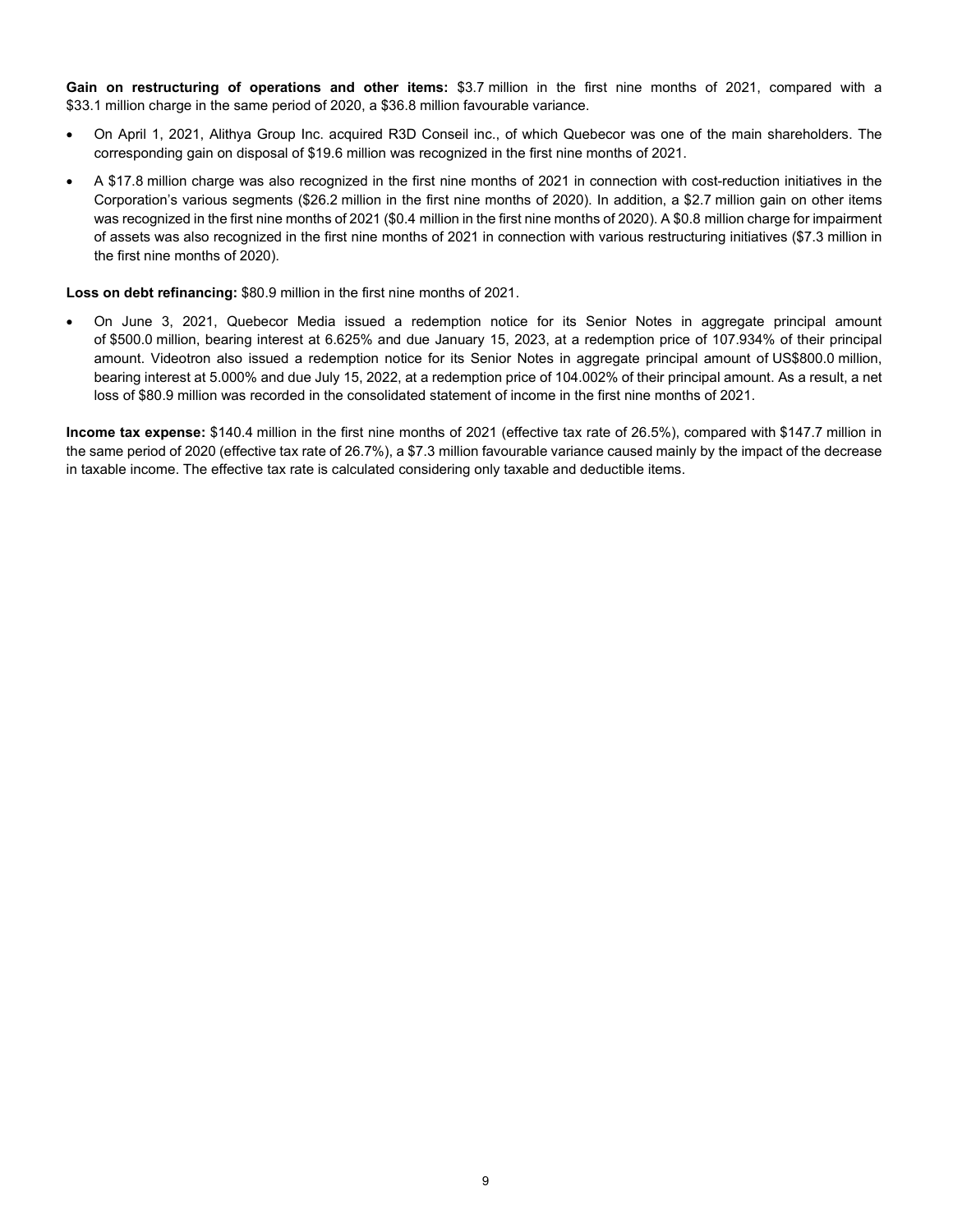### **SEGMENTED ANALYSIS**

### **Telecommunications**

### **Third quarter 2021 operating results**

**Revenues:** \$939.5 million in the third quarter of 2021, a \$1.6 million (0.2%) increase.

- Revenues from mobile telephony services increased \$13.4 million (8.0%) to \$181.8 million, due primarily to an increase in the number of subscriber connections and higher average per-connection revenue.
- Revenues from Internet access services increased \$15.9 million (5.6%) to \$301.4 million, due mainly to an increase in average per-subscriber revenues and subscriber base growth.
- Revenues from television services decreased \$14.9 million (-6.7%) to \$207.8 million, due mainly to a decrease in the subscriber base and a decrease in average per-subscriber revenues.
- Revenues from wireline telephony services decreased \$6.0 million (-7.0%) to \$79.4 million, mainly because of the impact of the net decrease in subscriber connections, partially offset by higher average per-connection revenues.
- Revenues from mobile equipment sales to customers decreased \$8.2 million (-10.2%) to \$72.0 million, mainly because of the decrease in the number of mobile devices sold, partially offset by price increases.
- Revenues from wireline equipment sales to customers increased \$1.0 million (2.0%) to \$51.3 million.

**Total ABPU:** Videotron's total ABPU was \$50.55 in the third quarter of 2021 compared with \$49.94 in the same period of 2020, a \$0.61 (1.2%) increase. Mobile ABPU was \$50.15 in the third quarter of 2021, compared with \$50.98 in the same period of 2020, a \$0.83 (-1.6%) decrease.

### **Customer statistics**

*RGUs –* The total number of RGUs was 6,146,600 at September 30, 2021, an increase of 25,600 from the end of the second quarter of 2021 (compared with an increase of 4,700 in the same period of 2020), and a 12-month increase of 41,700 (0.7%) (Table 2).

*Mobile telephony –* The number of subscriber connections to the mobile telephony service stood at 1,571,300 at September 30, 2021, an increase of 40,900 (2.7%) from the end of the second quarter of 2021 (compared with an increase of 47,700 in the same period of 2020), and a 12-month increase of 118,700 (8.2%) (Table 2).

*Internet access –* The number of subscribers to the Internet access service stood at 1,832,700 at September 30, 2021, an increase of 22,500 (1.2%) from the end of the second quarter of 2021 (compared with an increase of 20,500 in the same period of 2020), and a 12-month increase of 62,900 (3.6%) (Table 2).

*Television –* The number of subscribers to television services stood at 1,428,000 at September 30, 2021, a decrease of 13,400 (-0.9%) since the end of the second quarter of 2021 (compared with a decrease of 15,500 in the same period of 2020), and a 12-month decrease of 53,800 (-3.6%) (Table 2).

*Wireline telephony –* The number of subscriber connections to the wireline telephony service stood at 847,400 at September 30, 2021, a decrease of 25,000 (-2.9%) from the end of the second quarter of 2021 (compared with a decrease of 28,700 in the same period of 2020), and a 12-month decrease of 100,400 (-10.6%) (Table 2).

*OTT –* The number of subscribers to the over-the-top video services ("OTT") stood at 467,200 at September 30, 2021, an increase of 600 from the end of the second quarter of 2021 (compared with a decrease of 19,300 in the same period of 2020), and a 12-month increase of 14,300 (3.2%) (Table 2).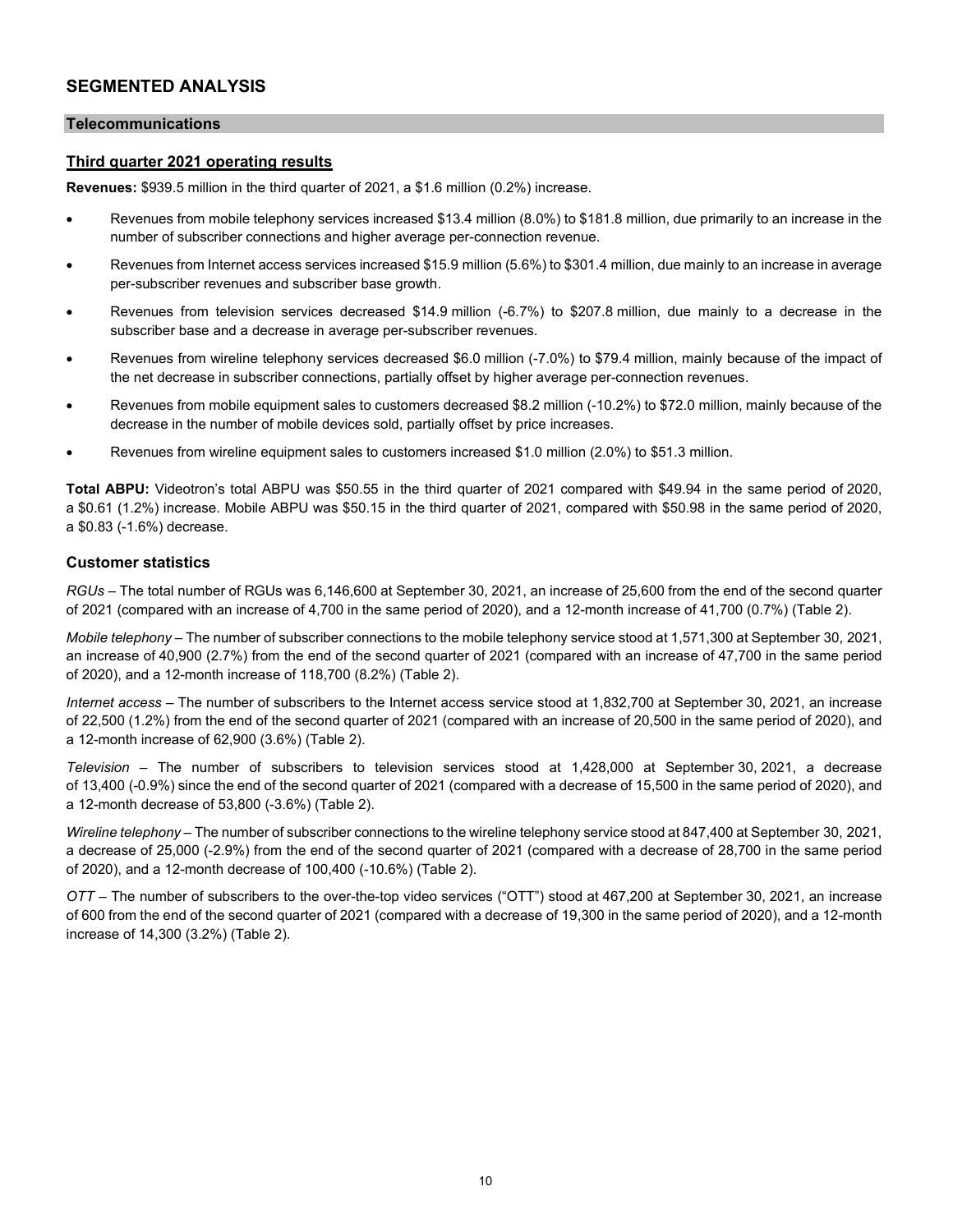### **Table 2 Telecommunications segment quarter-end RGUs for the last eight quarters**

(in thousands of units)

|                    | Sept. 2021 | June 2021 | Mar. 2021 | Dec. 2020 | Sept. 2020 | June 2020 | Mar. 2020 | Dec. 2019 |
|--------------------|------------|-----------|-----------|-----------|------------|-----------|-----------|-----------|
|                    |            |           |           |           |            |           |           |           |
| Mobile telephony   | 1.571.3    | 1.530.4   | 1.503.2   | 1.481.1   | 1.452.6    | 1.404.9   | 1.369.8   | 1,330.5   |
| Internet           | 1,832.7    | 1.810.2   | 1.804.9   | 1.796.8   | 1.769.8    | 1.749.3   | 1.733.4   | 1,727.3   |
| Television         | 1.428.0    | 1.441.4   | 1.457.5   | 1.475.6   | 1.481.8    | 1.497.3   | 1.512.1   | 1,531.8   |
| Wireline telephony | 847.4      | 872.4     | 897.7     | 924.7     | 947.8      | 976.5     | 998.2     | 1,027.3   |
| <b>OTT</b>         | 467.2      | 466.6     | 477.9     | 469.7     | 452.9      | 472.2     | 471.7     | 459.3     |
| <b>Total</b>       | 6,146.6    | 6,121.0   | 6,141.2   | 6,147.9   | 6.104.9    | 6.100.2   | 6,085.2   | 6,076.2   |

**Adjusted EBITDA:** \$476.8 million, a \$6.8 million (-1.4%) decrease due primarily to:

• \$18.8 million unfavourable variance related to the recognition of a one-time item in the third quarter of 2020.

Partially offset by:

decreases in operating expenses, including administrative costs.

**Cost/revenue ratio:** Employee costs and purchases of goods and services for all Telecommunications segment operations, expressed as a percentage of revenues, were 49.2% in the third quarter of 2021 compared with 48.4% in the same period of 2020, mainly reflecting the impact of recognition of a one-time item in the third quarter of 2020.

**Cash flows from operations:** \$337.3 million in the third quarter of 2021 compared with \$325.9 million in the same period of 2020 (Table 11). The \$11.4 million increase was due to a \$12.2 million decrease in additions to property, plant and equipment and a \$6.0 million decrease in additions to intangible assets, partially offset by a \$6.8 million decrease in adjusted EBITDA.

### **Year-to-date operating results**

**Revenues:** \$2.78 billion, a \$100.2 million (3.7%) increase, essentially due to the same factors as those noted above in the discussion of third quarter 2021 results.

- Revenues from mobile telephony service increased \$38.8 million (7.9%) to \$527.1 million.
- Revenues from Internet access services increased \$60.7 million (7.2%) to \$899.8 million.
- Revenues from television services decreased \$51.3 million (-7.5%) to \$632.3 million.
- Revenues from wireline telephony service decreased \$14.3 million (-5.6%) to \$240.8 million.
- Revenues from mobile equipment sales to customers increased \$15.7 million (8.7%) to \$195.5 million, partly as a result of higher volume and prices.
- Revenues from wireline equipment sales to customers increased \$47.5 million (47.2%) to \$148.2 million, due in part to increased equipment sales related to the Helix platform.
- Other revenues increased \$3.1 million (2.3%) to \$138.2 million.

**ABPU:** Videotron's total ABPU was \$50.39 in the first nine months of 2021, compared with \$49.85 in the same period of 2020, a \$0.54 (1.1%) increase. Mobile ABPU was \$50.13 in the first nine months of 2021, compared with \$50.96 in the same period of 2020, an \$0.83 (-1.6%) decrease due in part to a decrease in overage and roaming revenues due to the COVID-19 public-health crisis and the popularity of Bring Your Own Device plans.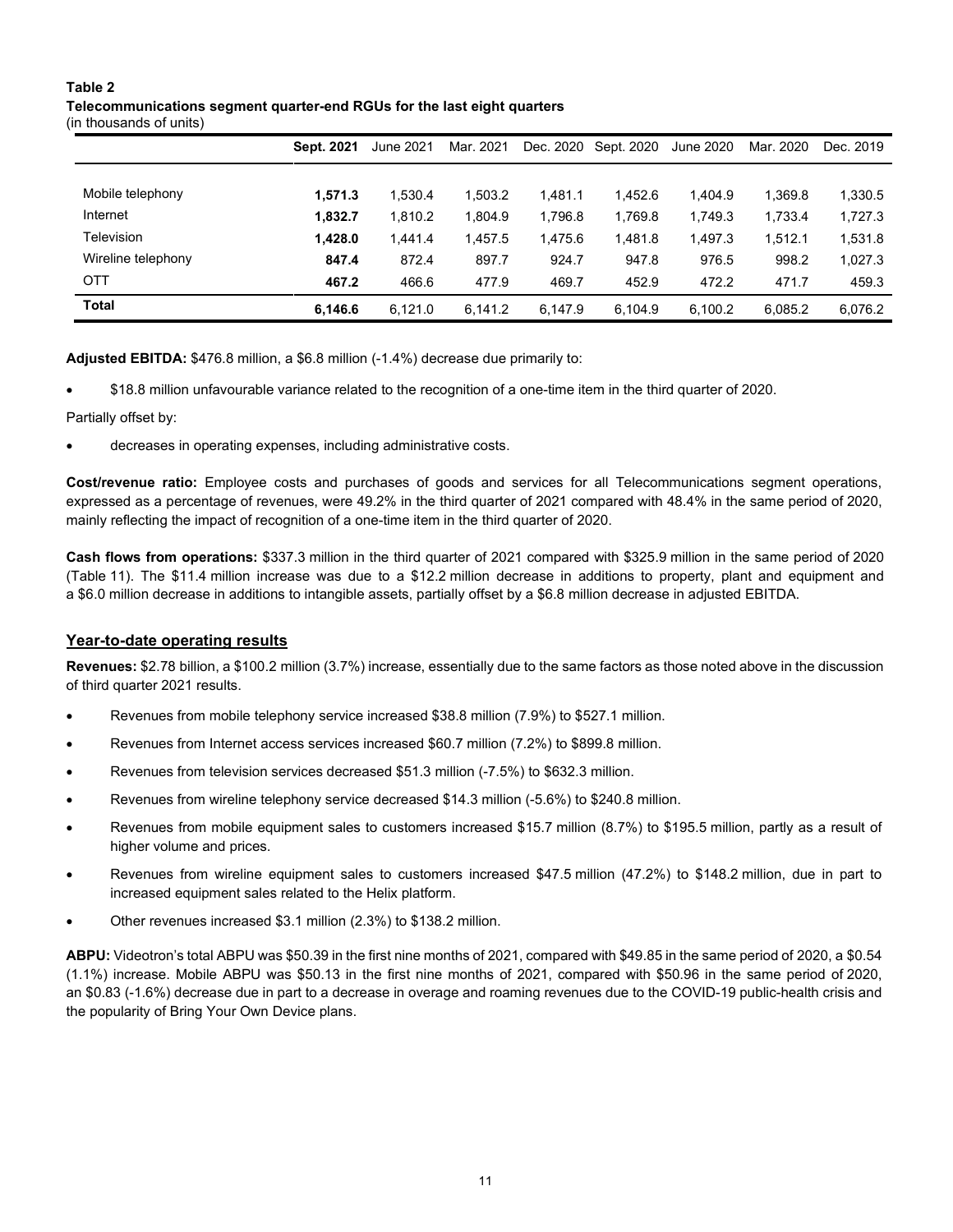### **Customer statistics**

*RGUs –* 1,300 unit decrease in the first nine months of 2021 compared with an increase of 28,700 in the same period of 2020.

*Mobile telephony –* 90,200 (6.1%) subscriber-connection increase in the first nine months of 2021 compared with an increase of 122,100 in the same period of 2020.

*Internet access –* 35,900 (2.0%) customer increase in the first nine months of 2021 compared with an increase of 42,500 in the same period of 2020.

*Television* – 47,600 (-3.2%) decrease in the first nine months of 2021 compared with a decrease of 50,000 in the same period of 2020.

*Wireline telephony service* – 77,300 (-8.4%) subscriber-connection decrease in the first nine months of 2021 compared with a decrease of 79,500 in the same period of 2020.

*OTT –* 2,500 (-0.5%) subscriber decrease in the first nine months of 2021 compared with a decrease of 6,400 in the same period of 2020.

**Adjusted EBITDA:** \$1.41 billion, a \$26.5 million (1.9%) increase due primarily to:

impact of the revenue increase, net of the cost of equipment sold.

Partially offset by:

- increases in some operating expenses, including engineering and customer service and technical quality expenses;
- \$12.6 million unfavourable variance related to the recognition of a one-time item in the first nine months of 2020.

**Cost/revenue ratio:** Employee costs and purchases of goods and services for all Telecommunications segment operations, expressed as a percentage of revenues, were 49.3% in the first nine months of 2021 compared with 48.4% in the same period of 2020, due essentially to the factor noted above in the discussion of the third quarter 2021 results.

**Cash flows from operations:** \$980.3 million in the first nine months of 2021 compared with \$951.2 million in the same period of 2020 (Table 11). The \$29.1 million increase was due to the \$26.5 million increase in adjusted EBITDA and a \$20.9 million decrease in additions to intangible assets, including decreased investment in IT systems, partially offset by an \$18.3 million increase in additions to property, plant and equipment, including increased investment in the LTE-A network.

### **Media**

### **Third quarter 2021 operating results**

**Revenues:** \$190.6 million in the third quarter of 2021, a \$33.4 million (21.2%) increase.

- Other revenues increased by \$22.5 million (55.7%), mainly because of higher revenues from film production and audiovisual services, the TVA Network, and production and distribution.
- Advertising revenues increased by \$9.0 million (13.5%), mainly because of higher advertising revenues at TVA Network and Quebecor Out of Home.
- Subscription revenues increased by \$1.9 million (3.8%), mainly because of higher subscription revenues at the specialty channels.

**Adjusted EBITDA:** \$36.6 million in the third quarter of 2021, an \$11.7 million (47.0%) increase due primarily to:

• impact of the revenue increase.

Partially offset by:

• higher labour costs, essentially as a result of increased volume and the impact of the ending of the segment's eligibility for the government measures introduced to deal with the COVID-19 pandemic.

**Cost/revenue ratio:** Employee costs and purchases of goods and services for all Media segment operations, expressed as a percentage of revenues, were 80.8% in the third quarter of 2021 compared with 84.2% in the same period of 2020, mainly due to the fixed component of costs, which does not fluctuate in proportion to revenue growth.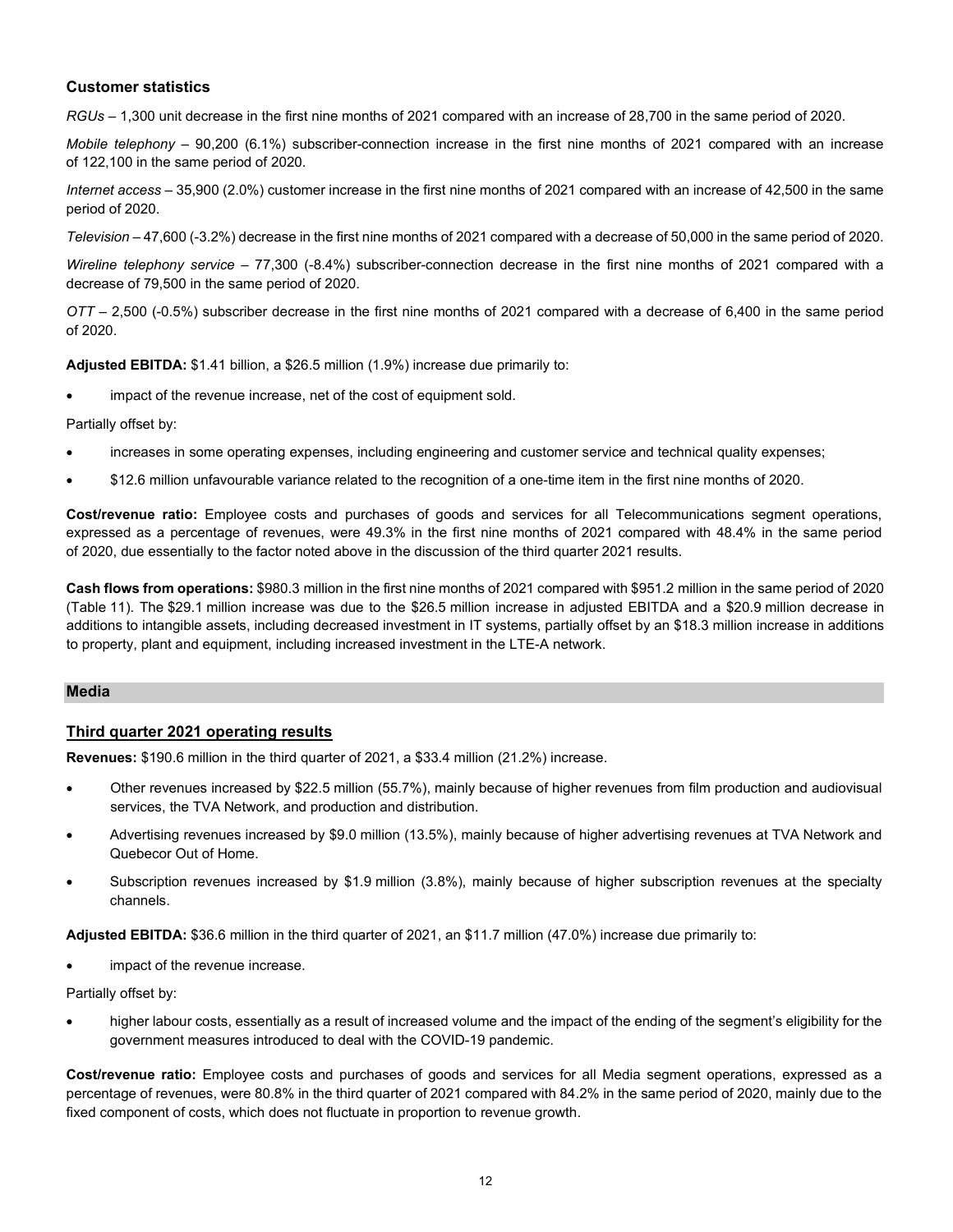**Cash flows from operations:** \$24.3 million in the third quarter of 2021 compared with \$17.0 million in the same period of 2020 (Table 11). The \$7.3 million favourable variance was due to the \$11.7 million increase in adjusted EBITDA, partially offset by a \$4.4 million increase in additions to property, plant and equipment and to intangible assets.

### **Year-to-date operating results**

**Revenues:** \$563.6 million in the first nine months of 2021, a \$98.9 million (21.3%) increase.

- Advertising revenues increased by \$51.6 million (26.0%), mainly because of higher advertising revenues at TVA Network and the specialty channels, and higher digital revenues.
- Other revenues increased by \$44.9 million (38.6%), mainly because of higher revenues from film production and audiovisual services and from the TVA Network, and increased volume at Communications Qolab inc.
- Subscription revenues increased by \$2.4 million (1.6%).

**Adjusted EBITDA:** \$54.6 million in the first nine months of 2021, an \$18.0 million (49.2%) increase due essentially to:

• impact of the revenue increase.

Partially offset by:

- higher broadcast content costs, mainly because of the resumption of play in the National Hockey League in 2021 and the recovery in television activity in general;
- higher labour costs, essentially as a result of increased volume and the impact of the ending of the segment's eligibility for the government measures introduced to deal with the COVID-19 pandemic.

**Cost/revenue ratio:** Employee costs and purchases of goods and services for the Media segment's operations, expressed as a percentage of revenues, were 90.3% in the first nine months of 2021, compared with 92.1% in the same period of 2020. The decrease was essentially due to the same factors as those noted above in the discussion of third quarter 2021 results.

**Cash flows from operations:** \$27.0 million in the first nine months of 2021 compared with \$13.4 million in the same period of 2020 (Table 11). The \$13.6 million increase was due to the \$18.0 million increase in adjusted EBITDA, partially offset by a \$4.4 million increase in additions to property, plant and equipment and to intangible assets.

### **Sports and Entertainment**

### **Third quarter 2021 operating results**

**Revenues:** \$49.1 million in the third quarter of 2021, a \$0.6 million (1.2%) increase due primarily to higher revenues from book distribution, educational publishing and hockey activities, partially offset by lower revenues from music, essentially because of the discontinuation of physical distribution operations.

**Adjusted EBITDA:** \$11.0 million in the third quarter of 2021, a \$3.4 million (44.7%) increase due primarily to the impact of the increase in revenues from hockey activities and educational publishing.

**Cash flows from operations:** \$10.0 million in the third quarter of 2021 compared with \$6.7 million in the same period of 2020 (Table 11). The \$3.3 million favourable variance was essentially due to the \$3.4 million favourable variance in adjusted EBITDA.

### **Year-to-date operating results**

**Revenues:** \$113.8 million in the first nine months of 2021, a \$4.6 million (4.2%) increase due primarily to higher revenues from book distribution and publishing, including educational publishing, and from hockey activities, partially offset by a decrease in revenues from music, mainly because of the discontinuation of physical distribution operations and lower concert revenues.

**Adjusted EBITDA:** \$16.2 million in the first nine months of 2021, a \$9.6 million favourable variance due primarily to the impact of the revenue increase.

**Cash flows from operations:** \$13.6 million in the first nine months of 2021 compared with \$4.1 million in the same period of 2020 (Table 11). The \$9.5 million favourable variance was essentially due to the \$9.6 million increase in adjusted EBITDA.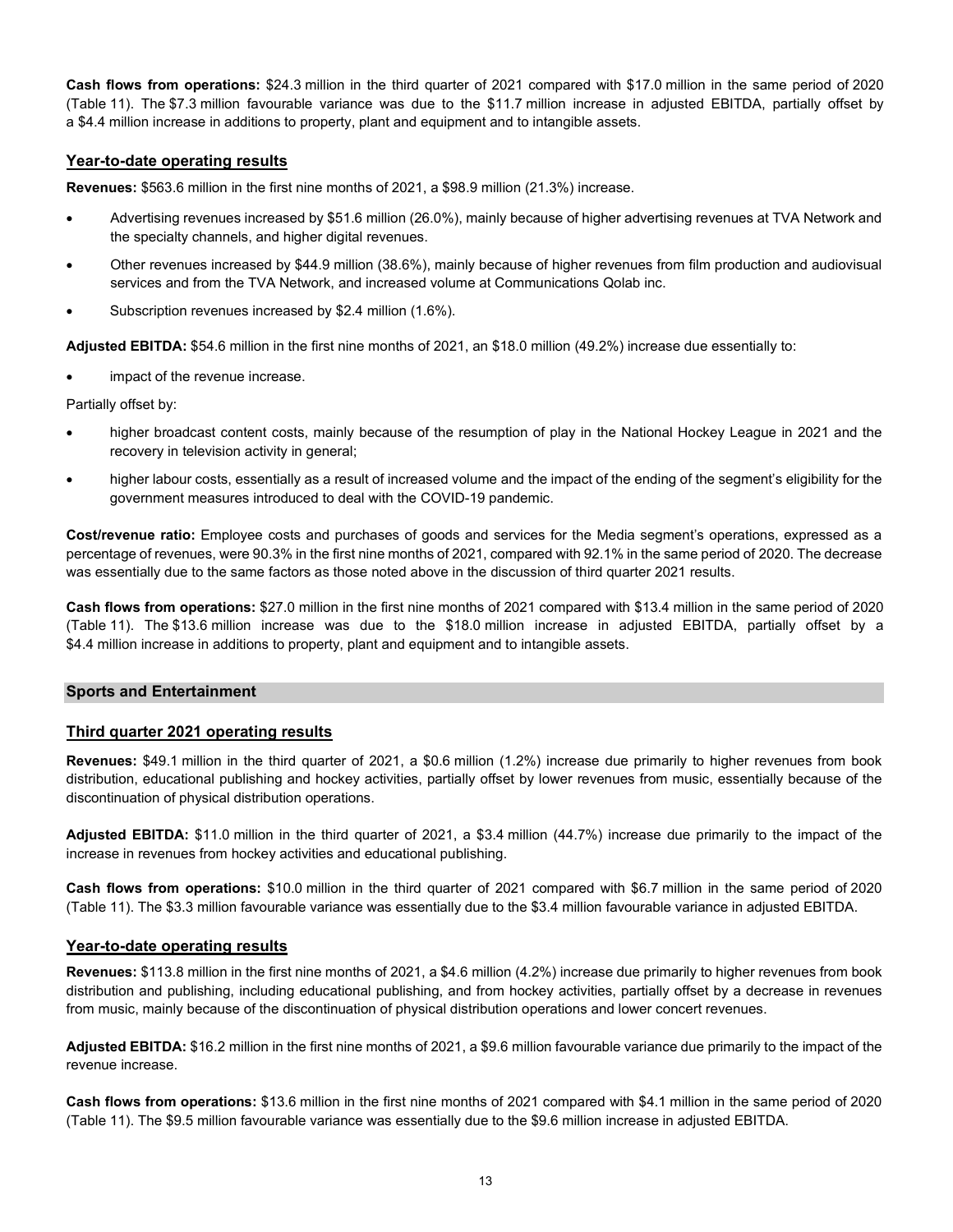### **CASH FLOWS AND FINANCIAL POSITION**

This section provides an analysis of the Corporation's sources and uses of cash flows, as well as a financial position analysis as of the balance sheet date.

### **Operating activities**

#### *Third quarter 2021*

**Cash flows provided by continuing operating activities:** \$368.2 million in the third quarter of 2021 compared with \$339.4 million in the same period of 2020.

The \$28.8 million increase was primarily due to:

- \$28.7 million favourable net change in non-cash balances related to operating activities, due primarily to favourable variances in contract assets, accounts payable, accrued charges and provisions, and income tax payable, partially offset by an unfavourable variance in inventory;
- \$6.9 million increase in adjusted EBITDA.

Partially offset by:

- \$3.9 million increase in the cash portion of financial expenses;
- \$2.8 million increase in current income taxes.

#### *Year to date*

**Cash flows provided by continuing operating activities:** \$859.5 million in the first nine months of 2021 compared with \$1.05 billion in the same period of 2020.

The \$195.0 million decrease was mainly due to:

- \$239.7 million unfavourable net change in non-cash balances related to operating activities, due primarily to unfavourable variances in inventory, income tax payable and accounts receivable, partially offset by the favourable variance in contract assets;
- \$10.3 million increase in current income taxes;
- \$4.7 million increase in the cash portion of financial expenses.

Partially offset by:

- \$48.6 million increase in adjusted EBITDA;
- \$11.7 million favourable variance in the cash portion of restructuring of operations and other items.

The unfavourable net change in non-cash items related to operating activities had an unfavourable impact on cash flows provided by continuing operating activities in the first nine months of 2021 compared with the same period of 2020, while the increased profitability of all of the Corporation's segments had a favourable impact.

**Working capital:** \$478.3 million at September 30, 2021 compared with negative \$70.4 million at December 31, 2020. The \$548.7 million favourable variance was due primarily to an increase in cash and cash equivalents, as well as favourable variances in accounts receivable and inventory.

#### **Investing activities**

#### *Third quarter 2021*

**Cash flows used for additions to property, plant and equipment:** \$120.4 million in the third quarter of 2021 compared with \$138.1 million in the same period of 2020. The \$17.7 million decrease mainly reflects decreased investment in the Telecommunications segment and an \$8.5 million favourable net change in current non-cash items.

**Cash flows used for additions to intangible assets:** \$203.4 million in the third quarter of 2021 compared with \$34.3 million in the same period of 2020. The \$169.1 million increase reflects in large part the \$166.0 million deposit paid on Videotron's acquisition of spectrum licences in the 3500 MHz band.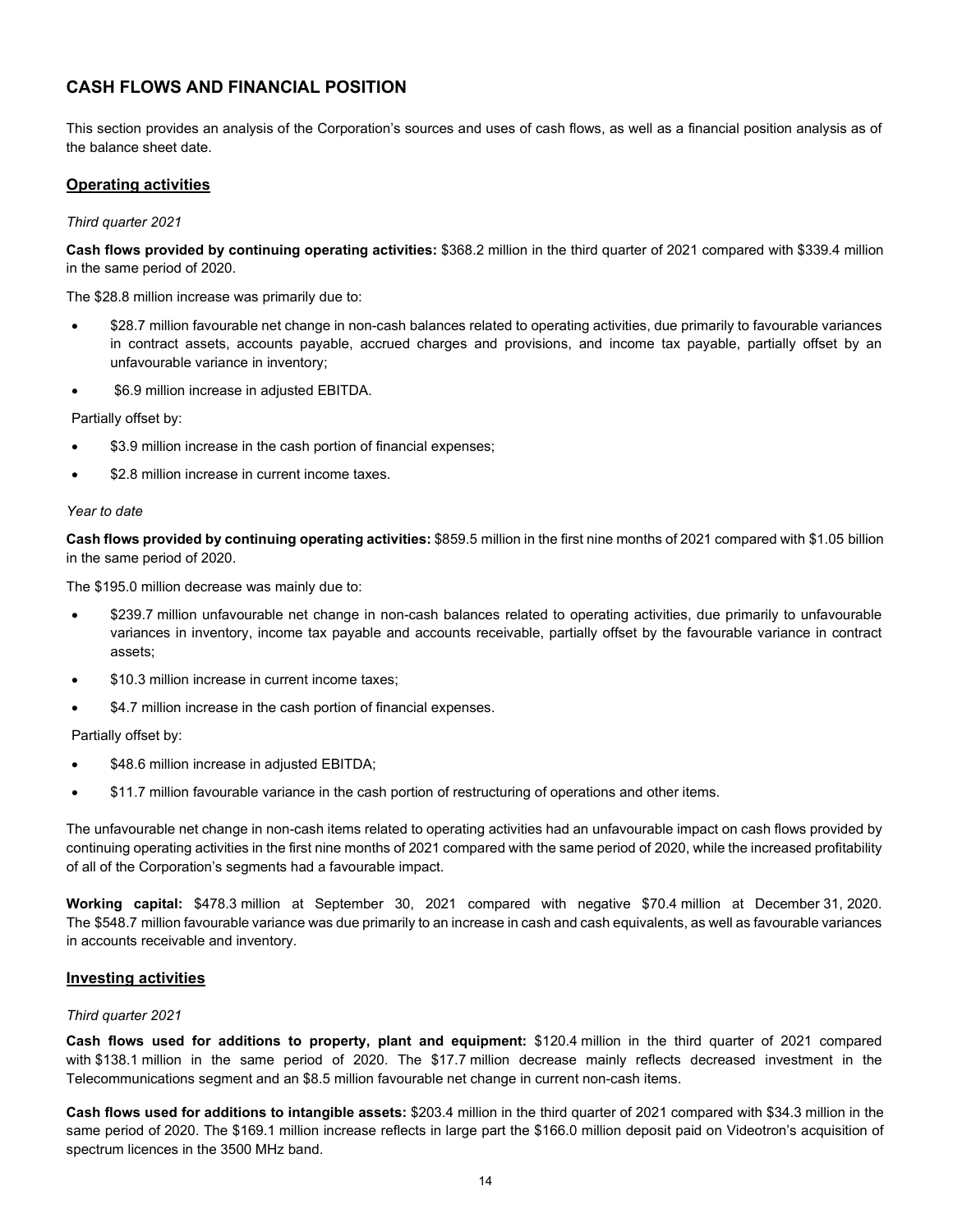**Proceeds from disposal of assets:** \$3.1 million in the third quarter of 2021 compared with \$1.4 million in the same period of 2020.

**Business disposals:** \$0.8 million in the third quarter of 2021 compared with nil in the same period of 2020.

### *Year to date*

**Cash flows used for additions to property, plant and equipment:** \$337.7 million in the first nine months of 2021 compared with \$324.8 million in the same period of 2020. The \$12.9 million increase mainly reflects increased investment in the LTE-A network in the Telecommunications segment, partially offset by a \$9.8 million favourable net change in current non-cash items.

**Cash flows used for additions to intangible assets:** \$312.6 million in the first nine months of 2021 compared with \$185.1 million in the same period of 2020. The \$127.5 million increase mainly reflects the \$166.0 million deposit paid on Videotron's acquisition of spectrum licences in the 3500 MHz band, partially offset by a \$20.1 million favourable net variance in current non-cash items and decreased investment in IT systems, mainly in the Telecommunications segment.

**Proceeds from disposal of assets:** \$6.2 million in the first nine months of 2021 compared with \$3.6 million in the same period of 2020.

**Net business acquisitions:** \$21.0 million in the first nine months of 2021 compared with \$10.8 million in the same period of 2020.

### **Free cash flows from continuing operating activities**

### *Third quarter 2021*

**Free cash flows from continuing operating activities:** \$213.5 million in the third quarter of 2021 compared with \$168.4 million in the same period of 2020 (Table 12). The \$45.1 million increase was due mainly to a \$28.8 million increase in cash flows provided by continuing operating activities and a \$17.7 million decrease in cash flows used for additions to property, plant and equipment.

### *Year to date*

**Free cash flows from continuing operating activities:** \$381.4 million in the first nine months of 2021 compared with \$548.2 million in the same period of 2020 (Table 12).

The \$166.8 million decrease was mainly due to:

- \$195.0 million decrease in cash flows provided by continuing operating activities;
- \$12.9 million increase in cash flows used for additions to property, plant and equipment.

Partially offset by:

• \$38.5 million decrease in cash flows used for additions to intangible assets, excluding the deposits on the spectrum licences.

### **Financing activities**

**Consolidated debt** (long-term debt plus bank indebtedness): \$487.3 million increase in the first nine months of 2021. \$207.5 million unfavourable net variance in assets and liabilities related to derivative financial instruments.

- Additions to debt in the first nine months of 2021 essentially consisted of:
	- o issuance on January 22, 2021 by Videotron of \$650.0 million aggregate principal amount of 3.125% Senior Notes maturing on January 15, 2031 for net proceeds of \$644.0 million, net of financing costs of \$6.0 million;
	- $\circ$  issuance on June 17, 2021 by Videotron of \$750.0 million aggregate principal amount of 3.625% Senior Notes maturing on June 15, 2028, for net proceeds of \$743.2 million, net of financing costs of \$6.8 million. Videotron also issued US\$500.0 million aggregate principal amount of 3.625% Senior Notes maturing on June 15, 2029, for net proceeds of \$599.6 million, net of financing costs of \$5.8 million.
- Debt reductions in the first nine months of 2021 essentially consisted of:
	- $\circ$  early redemption by Videotron on July 6, 2021 of the entirety of its 5.000% Senior Notes due July 15, 2022, in aggregate principal amount of US\$800.0 million, at a redemption price of 104.002% of their principal amount, in accordance with a notice issued on June 3, 2021;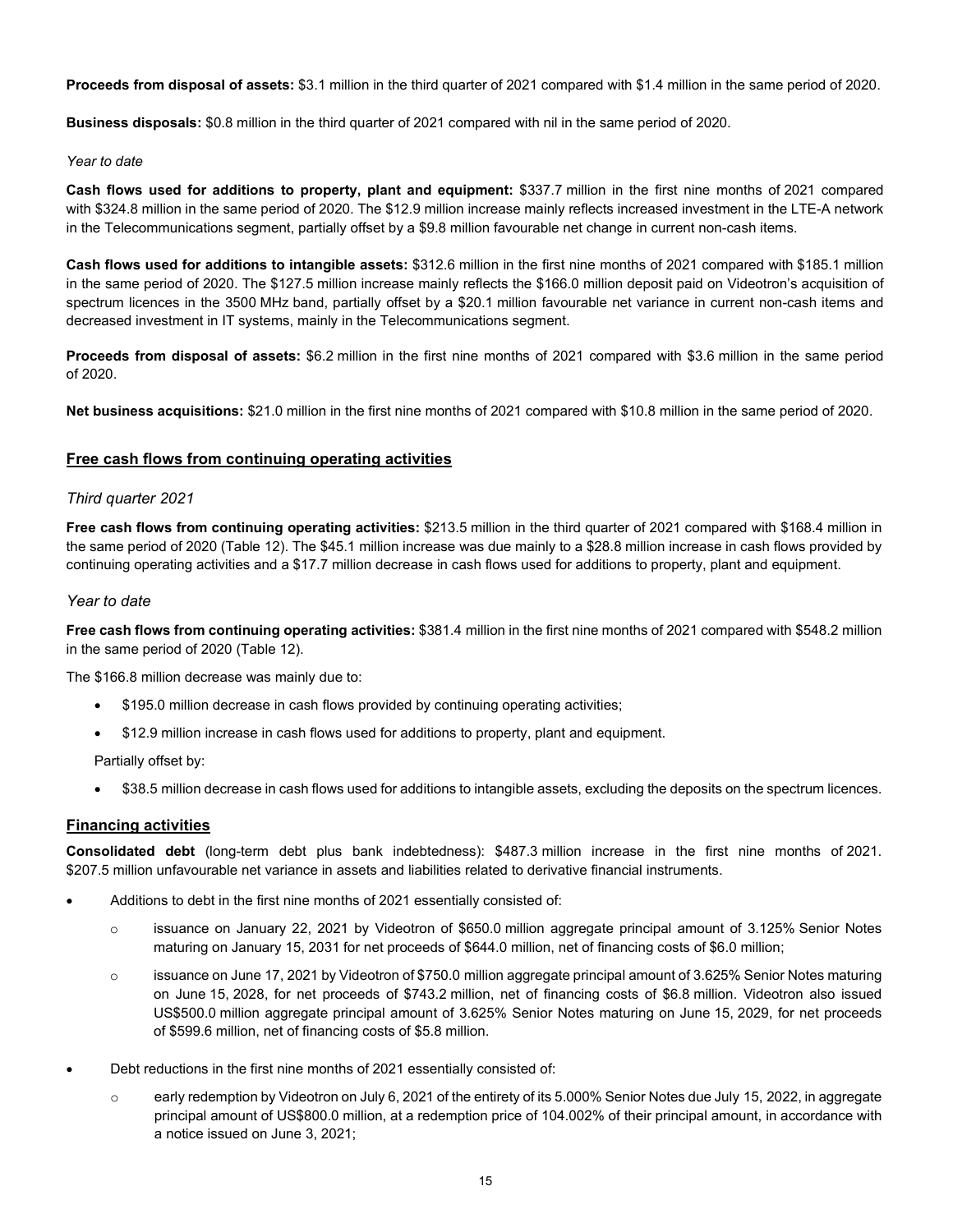- o early redemption by Quebecor Media on July 5, 2021 of the entirety of its 6.625% Senior Notes due January 15, 2023, in aggregate principal amount of \$500.0 million, at a redemption price of 107.934% of their principal amount, in accordance with a notice issued on June 3, 2021;
- o \$29.1 million favourable impact of exchange rate fluctuations. The consolidated debt reduction attributable to this item was offset by the decrease in the asset (or increase in the liability) related to derivative financial instruments.
- Assets and liabilities related to derivative financial instruments totalled a net asset of \$597.1 million at December 31, 2020 compared with \$389.6 million at September 30, 2021. The \$207.5 million unfavourable net variance was mainly due to:
	- o unwinding of Videotron's hedges in an asset position in connection with the early redemption on July 6, 2021 of its 5.000% Senior Notes in aggregate principal amount of US\$800.0 million;
	- $\circ$  unfavourable impact of exchange rate fluctuations on the value of derivative financial instruments.
- On February 11, 2021, TVA Group amended its \$75.0 million secured revolving credit facility to extend its term from February 2021 to February 2022 and amend certain terms and conditions.

### **Financial Position**

**Net available liquidity:** \$2.27 billion at September 30, 2021 for Quebecor and its wholly owned subsidiaries, consisting of \$1.80 billion in available unused revolving credit facilities and \$475.0 million in cash and cash equivalents.

**Consolidated debt** (long-term debt plus bank indebtedness): \$6.26 billion at September 30, 2021, a \$487.3 million increase compared with December 31, 2020; \$207.5 million unfavourable net variance in assets and liabilities related to derivative financial instruments (see "Financing activities" above).

• Consolidated debt essentially consisted of Videotron's \$5.10 billion debt (\$4.11 billion at December 31, 2020); TVA Group's \$39.3 million debt (\$28.8 million at December 31, 2020); Quebecor Media's \$1.07 billion debt (\$1.59 billion at December 31, 2020); and Quebecor's \$44.9 million debt (\$45.9 million at December 31, 2020).

**Consolidated net debt leverage ratio:** 2.80x at September 30, 2021 compared with 2.68x at December 31, 2020.

As at September 30, 2021, minimum principal payments on long-term debt in the coming years are as follows:

**Table 3 Minimum principal payments on Quebecor's long-term debt 12-month periods ended September 30** (in millions of Canadian dollars)

| 2022                | \$ | 35.3    |
|---------------------|----|---------|
| 2023                |    | 1,118.8 |
| 2024                |    | 760.8   |
| 2025                |    | 400.0   |
| 2026                |    | 375.0   |
| 2027 and thereafter |    | 3,594.8 |
| <b>Total</b>        | S  | 6,284.7 |

From time to time, Quebecor may (but is under no obligation to) seek to retire or purchase its outstanding securities, including debentures, in open market purchases, privately negotiated transactions, or otherwise. Such repurchases, if any, will depend on its liquidity position and requirements, prevailing market conditions, contractual restrictions and other factors. The amounts involved may be material.

The weighted average term of Quebecor's consolidated debt was approximately 5.5 years as of September 30, 2021 (4.3 years as of December 31, 2020). After taking into account hedging instruments, the debt consisted of approximately 96.5% fixed-rate debt (96.1% at December 31, 2020) and 3.5% floating-rate debt (3.9% at December 31, 2020).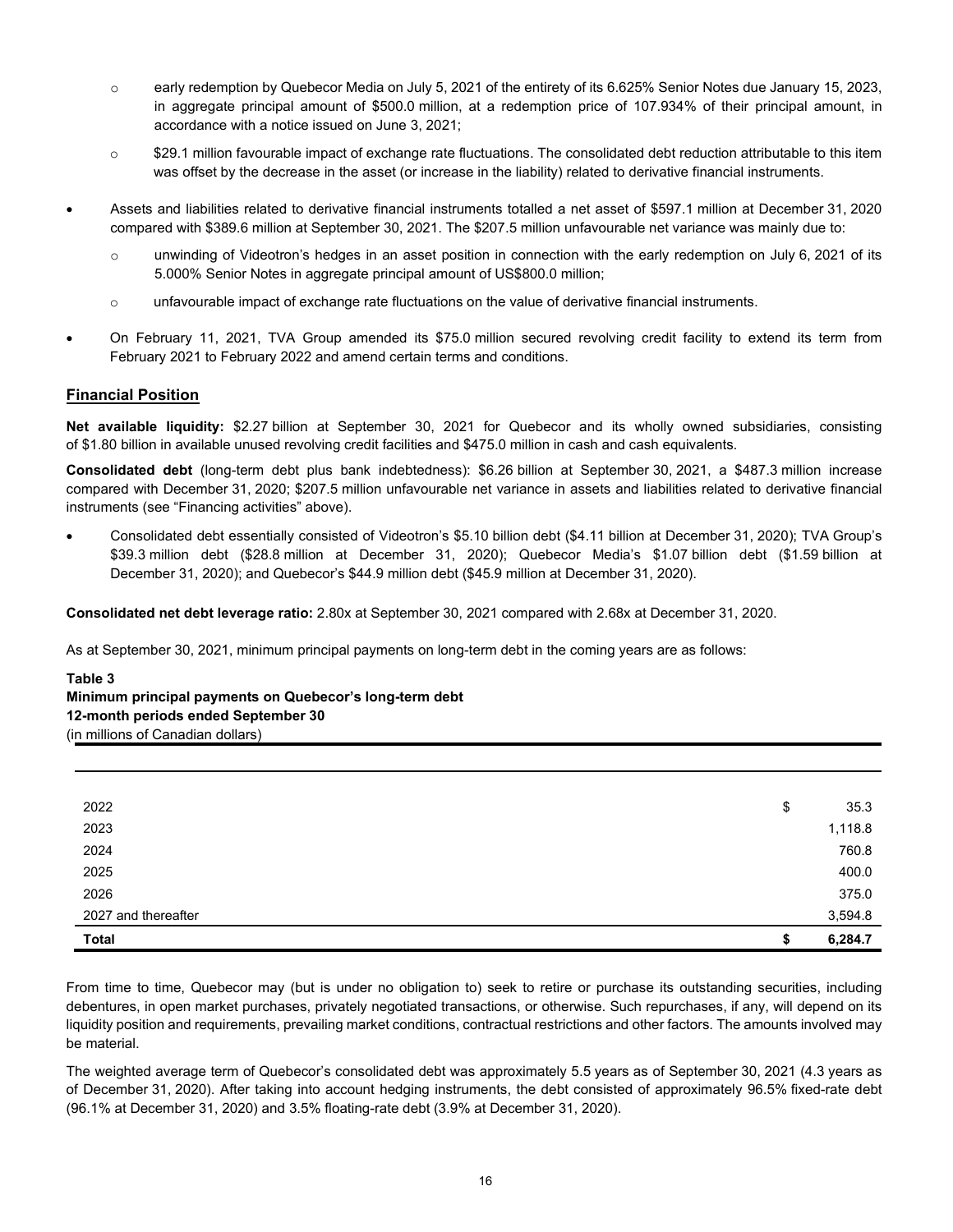Management of the Corporation believes that cash flows and available sources of financing should be sufficient to cover committed cash requirements for capital investments, working capital, interest payments, income tax payments, debt and lease repayments, pension plan contributions, share repurchases, and dividend payments to shareholders. The Corporation believes it will be able to meet future debt maturities, which are staggered over the coming years.

Pursuant to its financing agreements, the Corporation is required to maintain certain financial ratios and comply with certain financial covenants. At September 30, 2021, the Corporation was in compliance with all required financial ratios and restrictive covenants in its financing agreements.

### **Dividends declared**

On November 3, 2021, the Board of Directors of Quebecor declared a quarterly dividend of \$0.275 per share on its Class A Multiple Voting Shares ("Class A Shares") and Class B Subordinate Voting Shares ("Class B Shares"), payable on December 14, 2021 to shareholders of record at the close of business on November 19, 2021.

### **Participation in 3500 MHz spectrum auction**

On July 29, 2021, Quebecor announced an investment of nearly \$830.0 million in the acquisition by Videotron of 294 blocks of spectrum in the 3500 MHz band across the country. More than half of the investment is concentrated in four Canadian provinces outside Québec: southern and eastern Ontario, Manitoba, Alberta and British Columbia. Quebecor now holds 175 blocks of spectrum in the 3500 MHz band (with an average size of 32 MHz) in four Canadian provinces outside Québec and plans to roll out its mobile telephony service to certain rural and urban areas in the rest of Canada. Videotron made an initial deposit of \$166.0 million in the third quarter of 2021 for the acquisition of these spectrum licences. Innovation, Science and Economic Development Canada ("ISED") had initially set October 4, 2021 as the date for payment of the balance. However, delivery of the licenses has been postponed to give ISED time to conduct technical consultations with respect to the 3500 MHz band. ISED has not yet determined the date on whish the spectrum licences will be issued and delivered, as well as the date the final payment of \$664.0 million will become due. In late August 2021, two competitors launched legal proceedings in Federal Court contesting the awarding of 3500 MHz licences in Western Canada to Videotron. These cases are currently before the Federal Court. On October 22, 2021, the Federal Court dismissed an application for an interlocutory injunction filed by one of these competitors to halt the granting of spectrum licences in Western Canada.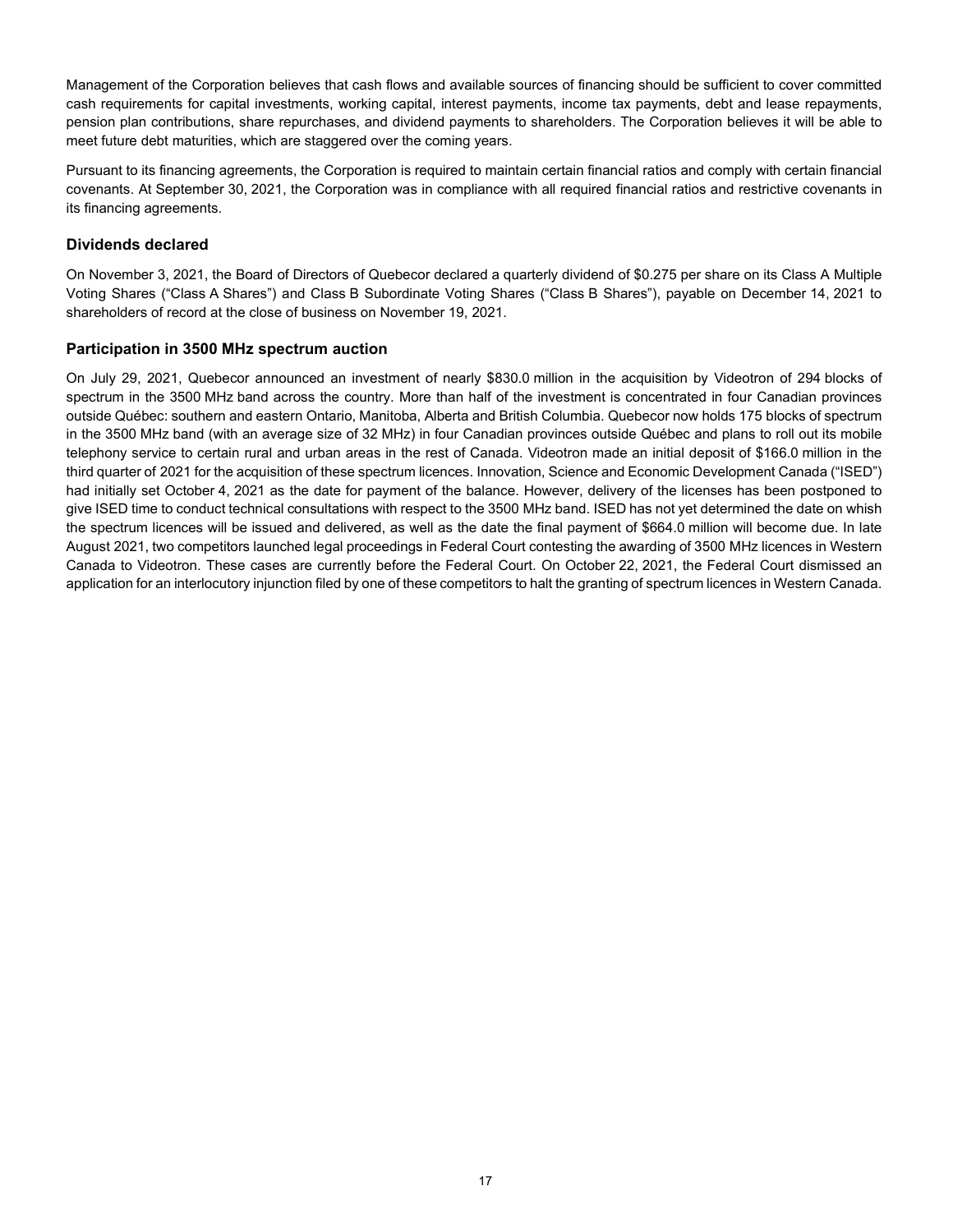### **Analysis of consolidated balance sheet**

### **Table 4**

### **Consolidated balance sheet of Quebecor**

**Analysis of main differences between September 30, 2021 and December 31, 2020**

(in millions of Canadian dollars)

|                                                                          | Sept. 30,   | Dec. 31,    |             |                                                                                                                                                                                   |
|--------------------------------------------------------------------------|-------------|-------------|-------------|-----------------------------------------------------------------------------------------------------------------------------------------------------------------------------------|
|                                                                          | $2021^1$    | 2020        | Difference  | Main reasons for difference                                                                                                                                                       |
| <b>Assets</b>                                                            |             |             |             |                                                                                                                                                                                   |
| Cash and cash<br>equivalents                                             | 480.7<br>\$ | \$<br>136.7 | \$<br>344.0 | Cash flows provided by operating<br>activities and financing activities                                                                                                           |
| Accounts receivable                                                      | 700.6       | 563.6       | 137.0       | Impact of current variances in activities<br>and current portion of government credits<br>receivable for major capital projects                                                   |
| Inventories                                                              | 312.9       | 250.7       | 62.2        | Impact of current variances in activity                                                                                                                                           |
| Property, plant and<br>equipment                                         | 3,095.3     | 3,189.2     | (93.9)      | Depreciation for the period less additions<br>to property, plant and equipment                                                                                                    |
| Intangible assets                                                        | 1,643.8     | 1,466.7     | 177.1       | Deposit on acquisition of 294 blocks of<br>spectrum in the 3500 MHz band,<br>additions to intangible assets and<br>business acquisitions, less amortization<br>for the period     |
| Derivative financial<br>$in$ struments <sup>2</sup>                      | 389.6       | 597.1       | (207.5)     | See "Financing activities"                                                                                                                                                        |
| Other assets                                                             | 488.2       | 433.8       | 54.4        | Impact of current variances in operating<br>and investing activities, including<br>variances in current portion of<br>government credits receivable for major<br>capital projects |
| <b>Liabilities</b>                                                       |             |             |             |                                                                                                                                                                                   |
| Income taxes $3$                                                         | 30.8        | 65.1        | (34.3)      | disbursements<br>Current<br>less<br>current<br>income taxes for the period                                                                                                        |
| Long-term debt, including<br>short-term portion and<br>bank indebtedness | 6,262.4     | 5,775.1     | 487.3       | See "Financing activities"                                                                                                                                                        |
| <b>Other liabilities</b>                                                 | 270.2       | 422.8       | (152.6)     | Gain on remeasurement of defined<br>benefit plans less upward adjustment of<br>liabilities related to dismantling of assets                                                       |

<sup>1</sup> The "restricted cash" and "deferred subsidies" line items are combined for purposes of the analysis.

<sup>2</sup> Long-term assets less long-term liabilities.

<sup>3</sup> Current liabilities less current assets.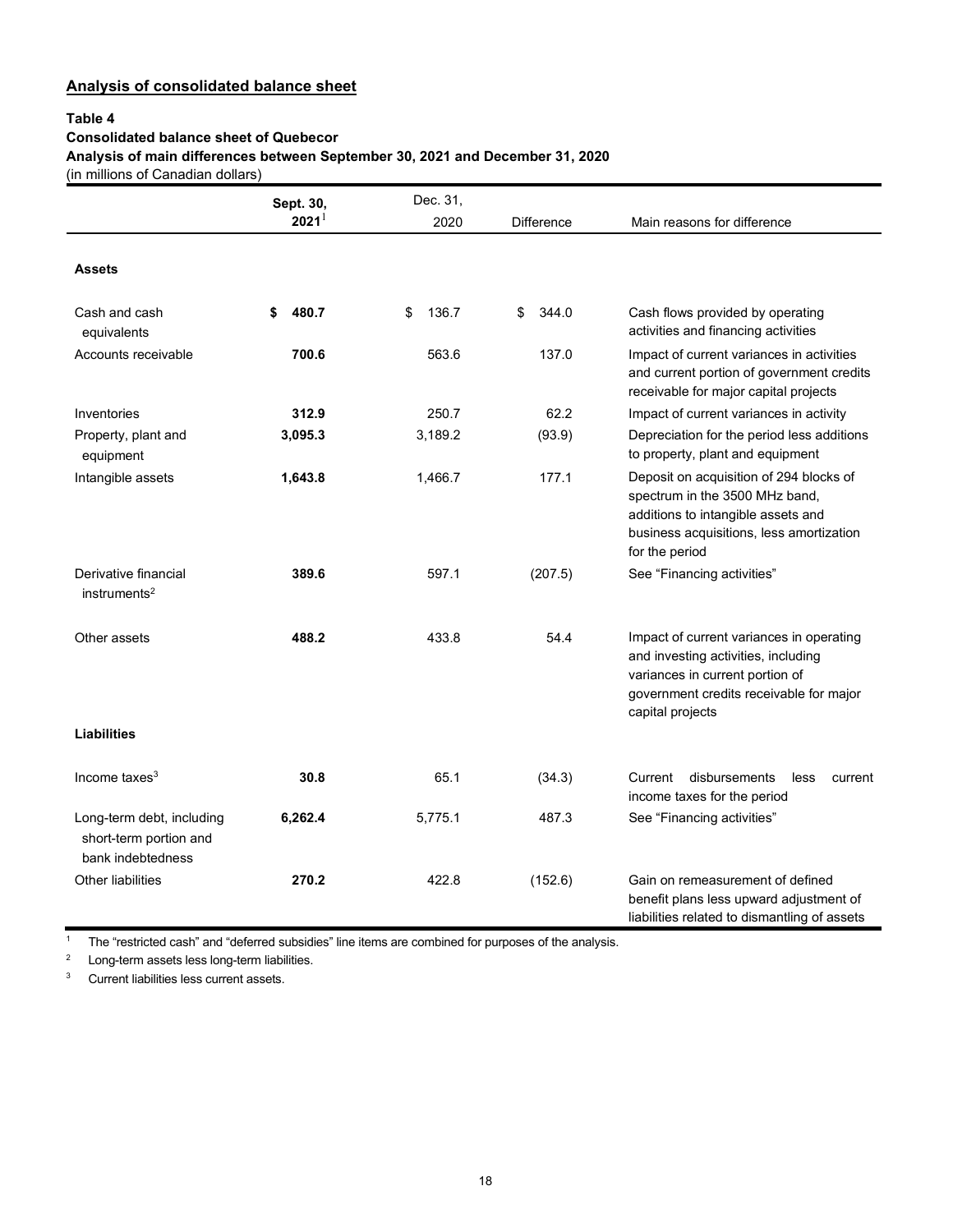### **ADDITIONAL INFORMATION**

### **Contractual obligations**

At September 30, 2021, material contractual obligations of operating activities included: capital repayment and interest on long-term debt; convertible debentures and lease liabilities; capital asset purchases and other commitments; and obligations related to derivative financial instruments, less estimated future receipts on derivative financial instruments. Table 5 below shows a summary of these contractual obligations.

### **Table 5**

### **Contractual obligations of Quebecor as of September 30, 2021**

(in millions of Canadian dollars)

|                                               | Total         | <b>Under</b><br>1 year | 1-3 years     |    | 3-5 years |    | 5 years<br>or more |
|-----------------------------------------------|---------------|------------------------|---------------|----|-----------|----|--------------------|
|                                               |               |                        |               |    |           |    |                    |
| Long-term debt <sup>1</sup>                   | \$<br>6.284.7 | \$<br>35.3             | \$<br>1.879.6 | \$ | 775.0     | \$ | 3,594.8            |
| Convertible debentures <sup>2</sup>           | 150.0         | -                      | 150.0         |    | -         |    |                    |
| Interest payments <sup>3</sup>                | 1.441.7       | 199.9                  | 498.9         |    | 349.9     |    | 393.0              |
| Lease liabilities                             | 181.6         | 36.4                   | 60.1          |    | 29.2      |    | 55.9               |
| Interest payments on lease liabilities        | 45.4          | 7.5                    | 10.8          |    | 7.2       |    | 19.9               |
| Additions to property, plant and              |               |                        |               |    |           |    |                    |
| equipment and other commitments               | 1,525.5       | 327.6                  | 443.3         |    | 343.1     |    | 411.5              |
| Derivative financial instruments <sup>4</sup> | (325.5)       | 1.6                    | (342.1)       |    |           |    | 15.0               |
| <b>Total contractual obligations</b>          | \$<br>9,303.4 | \$<br>608.3            | \$<br>2,700.6 | 5  | 1,504.4   | S  | 4,490.1            |

<sup>1</sup> The carrying value of long-term debt excludes changes in the fair value of long-term debt related to hedged interest rate risk and financing costs.

<sup>2</sup> Based on the market value at September 30, 2021 of a number of shares obtained by dividing the outstanding principal amount by the market price of a Quebecor Class B share at that date, subject to a floor price of approximately \$25.86 per share and a ceiling price of approximately \$32.32. The Corporation may also redeem convertible debentures by issuing the corresponding number of its Class B Shares.

<sup>3</sup> Estimated interest payable on long-term debt and convertible debentures, based on interest rates, hedging of interest rates and hedging of foreign exchange rates as of September 30, 2021.

<sup>4</sup> Estimated future receipts, net of future disbursements, related to foreign exchange hedging on the principal of U.S.-dollar-denominated debt using derivative financial instruments.

### **Related party transactions**

In the third quarter of 2021, the Corporation made sales to related parties in the amount of \$2.3 million (\$1.0 million in the same period of 2020) and made no purchases from related parties (\$2.4 million in the same period of 2020).

In the first nine months of 2021, the Corporation made sales to related parties in the amount of \$5.0 million (\$2.7 million in the same period of 2020) and purchases of \$3.9 million from related parties (\$8.1 million in the same period of 2020).

### **Capital stock**

In accordance with Canadian financial reporting standards, Table 6 below presents information on the Corporation's capital stock as at October 18, 2021. In addition, 3,000,982 share options were outstanding as of October 18, 2021.

### **Table 6**

### **Capital stock**

(in shares and millions of Canadian dollars)

|                |                                  | October 18, 2021     |
|----------------|----------------------------------|----------------------|
|                | <b>Issued and</b><br>outstanding | <b>Book</b><br>value |
| Class A Shares | 76,984,034                       | 8.6<br>\$            |
| Class B Shares | 163,673,507                      | 964.9                |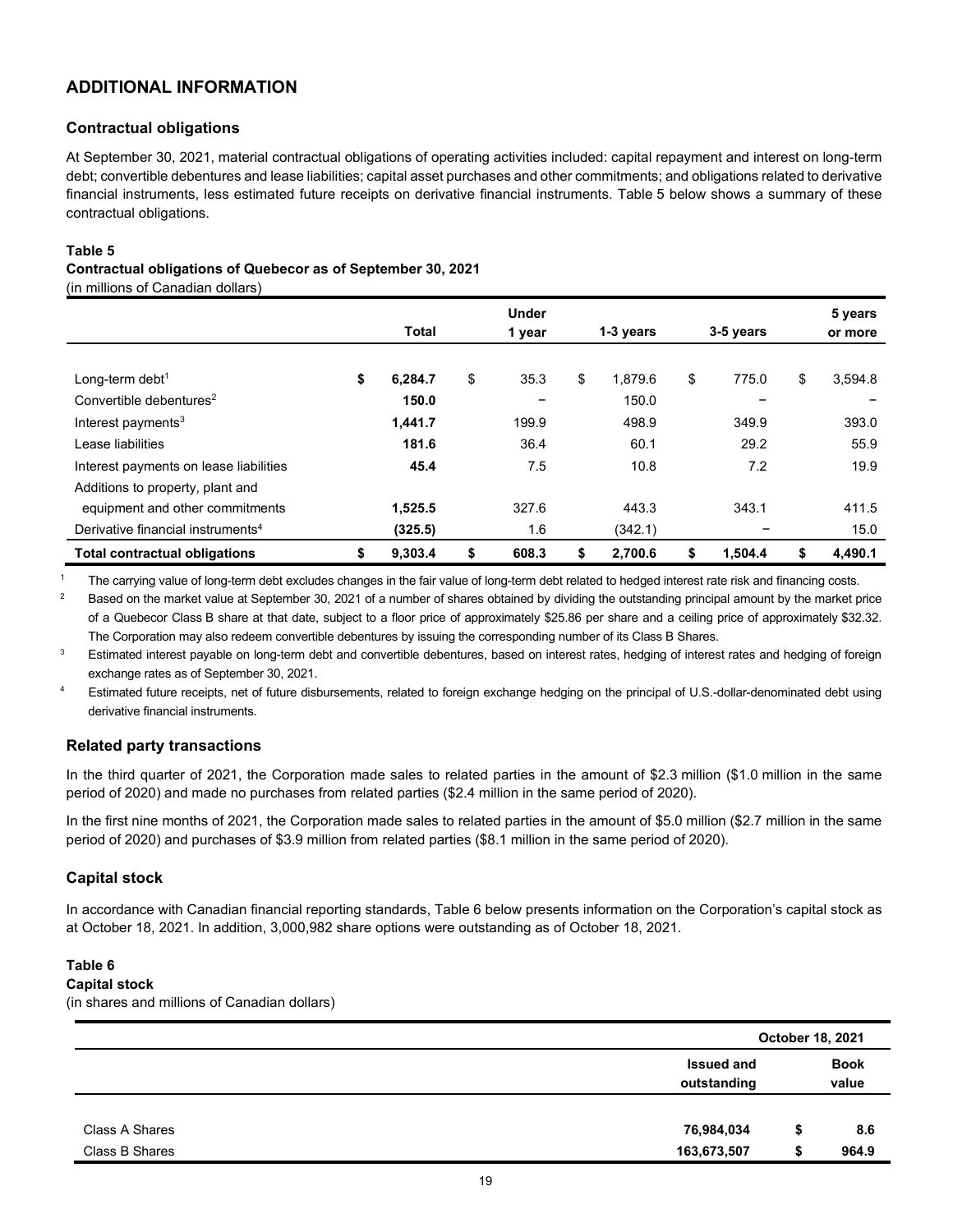On August 5, 2020, the Corporation authorized a normal course issuer bid for a maximum of 1,000,000 Class A Shares representing approximately 1.3% of issued and outstanding Class A Shares, and for a maximum of 6,000,000 Class B Shares representing approximately 3.5% of issued and outstanding Class B Shares as of July 31, 2020. The purchases could be made from August 15, 2020 to August 14, 2021 at prevailing market prices on the open market through the facilities of the Toronto Stock Exchange or other alternative trading systems. All shares purchased under the bid were cancelled. Afterwards, on May 19, 2021, the Toronto Stock Exchange authorized the Corporation to amend its normal course issuer bid to increase the maximum number of Class B Shares that it may repurchase to 7,500,000, representing approximately 4.3% of issued and outstanding Class B Shares as of July 31, 2020.

On August 4, 2021, the Corporation authorized a normal course issuer bid for a maximum of 1,000,000 Class A Shares representing approximately 1.3% of issued and outstanding Class A Shares, and for a maximum of 6,000,000 Class B Shares representing approximately 3.6% of issued and outstanding Class B Shares as of July 30, 2021. The purchases can be made from August 15, 2021 to August 14, 2022 at prevailing market prices on the open market through the facilities of the Toronto Stock Exchange or other alternative trading systems. All shares purchased under the bid will be cancelled.

On August 6, 2021, the Corporation entered into an automatic securities purchase plan ("the plan") with a designated broker whereby shares may be repurchased under the plan at times when such purchases would otherwise be prohibited pursuant to regulatory restrictions or self-imposed blackout periods. The plan received prior approval from the Toronto Stock Exchange. It came into effect on August 15, 2021 and will terminate on the same date as the normal course issuer bid.

Under the plan, before entering a self-imposed blackout period, the Corporation may, but is not required to, ask the designated broker to make purchases under the normal course issuer bid. Such purchases shall be made at the discretion of the designated broker, within parameters established by the Corporation prior to the blackout periods. Outside the blackout periods, purchases will be made at the discretion of the Corporation's management.

In the first nine months of 2021, the Corporation purchased and cancelled 7,064,650 Class B Shares for a total cash consideration of \$225.9 million (4,695,800 Class B Shares for a total cash consideration of \$143.4 million in the same period of 2020). The excess of \$184.2 million of the purchase price over the carrying value of Class B Shares repurchased was recorded in reduction of retained earnings (\$115.7 million in the same period of 2020).

### **Financial instruments**

The Corporation uses a number of financial instruments, mainly cash and cash equivalents, accounts receivable, contract assets, long-term investments, bank indebtedness, trade payables, accrued liabilities, long-term debt, convertible debentures, lease liabilities and derivative financial instruments.

In order to manage its foreign exchange and interest rate risks, the Corporation uses derivative financial instruments: (i) to set in CAN dollars future payments on debts denominated in U.S. dollars (interest and principal) and certain purchases of inventories and other capital expenditures denominated in a foreign currency; and (ii) to achieve a targeted balance of fixed- and floating-rate debts. The Corporation does not intend to settle its derivative financial instruments prior to their maturity as none of these instruments is held or issued for speculative purposes.

Certain cross-currency swaps entered into by the Corporation include an option that allows each party to unwind the transaction on a specific date at the then settlement amount.

The carrying value and fair value of long-term debt, convertible debentures and derivative financial instruments as of September 30, 2021 and December 31, 2020 are as follows: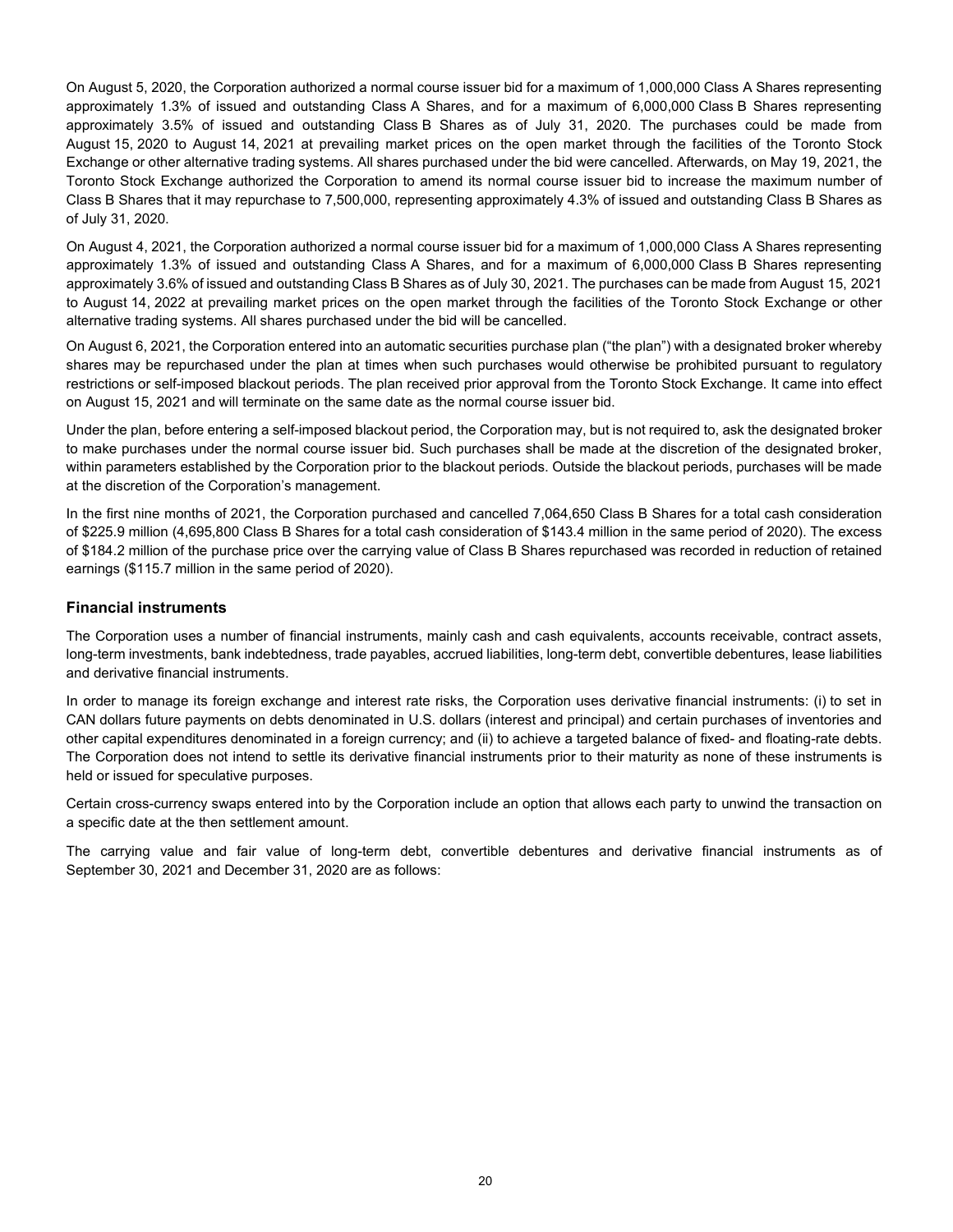### **Table 7**

**Fair value of long-term debt, convertible debentures and derivative financial instruments** 

(in millions of Canadian dollars)

|                                     |                   |            | <b>September 30, 2021</b> | December 31, 2020 |    |                |    |               |
|-------------------------------------|-------------------|------------|---------------------------|-------------------|----|----------------|----|---------------|
| Asset (liability)                   | Carrying<br>value |            |                           | Fair<br>value     |    | Carrying value |    | Fair<br>value |
| Long-term debt <sup>1</sup>         | \$                | (6, 284.7) | \$                        | (6, 492.9)        | \$ | (5,786.4)      | \$ | (6, 216.1)    |
| Convertible debentures <sup>2</sup> |                   | (146.6)    |                           | (146.6)           |    | (153.5)        |    | (153.5)       |
| Derivative financial instruments    |                   |            |                           |                   |    |                |    |               |
| Foreign exchange forward contracts  |                   | 1.2        |                           | 1.2               |    | (8.0)          |    | (8.0)         |
| Cross-currency swaps                |                   | 388.4      |                           | 388.4             |    | 605.1          |    | 605.1         |

<sup>1</sup> The carrying value of long-term debt excludes changes in the fair value of long-term debt related to hedged interest rate risk and financing costs.

<sup>2</sup> The carrying value and fair value of convertible debentures consist of the principal amount and the value of the conversion features related to the floor and ceiling prices, recognized as embedded derivatives.

The fair value of long-term debt and convertible debentures is estimated based on quoted market prices when available or on valuation models. When the Corporation uses valuation models, the fair value is estimated based on discounted cash flows using period-end market yields or the market value of similar instruments with the same maturity.

The fair value of derivative financial instruments recognized in the consolidated balance sheets is estimated as per the Corporation's valuation models. These models project future cash flows and discount the future amounts to a present value using the contractual terms of the derivative financial instrument and factors observable in external market data, such as period-end swap rates and foreign exchange rates. An adjustment is also included to reflect non-performance risk, impacted by the financial and economic environment prevailing at the date of the valuation, in the recognized measure of the fair value of the derivative financial instruments by applying a credit default premium, estimated using a combination of observable and unobservable inputs in the market, to the net exposure of the counterparty or the Corporation.

The fair value of embedded derivatives related to convertible debentures is determined by option pricing models using market inputs, including volatility, discount factors and the underlying instrument's implicit interest rate and credit premium.

Gains and losses on valuation and translation of financial instruments for the third quarters and first nine months of 2021 and 2020 are summarized in Table 8.

### **Table 8**

### **(Gain) loss on valuation and translation of financial instruments**

(in millions of Canadian dollars)

|                                                                                   |    | Three months ended<br>September 30 |    |             | Nine months ended<br>September 30 |              |    |              |
|-----------------------------------------------------------------------------------|----|------------------------------------|----|-------------|-----------------------------------|--------------|----|--------------|
|                                                                                   |    | 2021                               |    | 2020        |                                   | 2021         |    | 2020         |
| (Gain) loss on embedded derivatives related to<br>convertible debentures<br>Other | \$ | (5.8)<br>(0.2)                     | \$ | 17.8<br>0.8 | \$                                | (7.6)<br>0.4 | \$ | (9.4)<br>0.5 |
|                                                                                   | S  | (6.0)                              | \$ | 18.6        | S.                                | (7.2)        | \$ | (8.9)        |

Gains on cash flow hedges of \$15.7 million and \$11.5 million were recorded under "Other comprehensive income" in the third quarter and first nine months of 2021 respectively (\$25.0 million loss and \$18.9 million gain in the third quarter and first nine months of 2020).

### **Contingencies and legal disputes**

In the context of disputes between the Corporation and a competitor, legal proceedings have been initiated by the Corporation and against the Corporation. At this stage of the proceedings, management of the Corporation is of the opinion that the outcome is not expected to have a material adverse effect on the Corporation's results or on its financial position.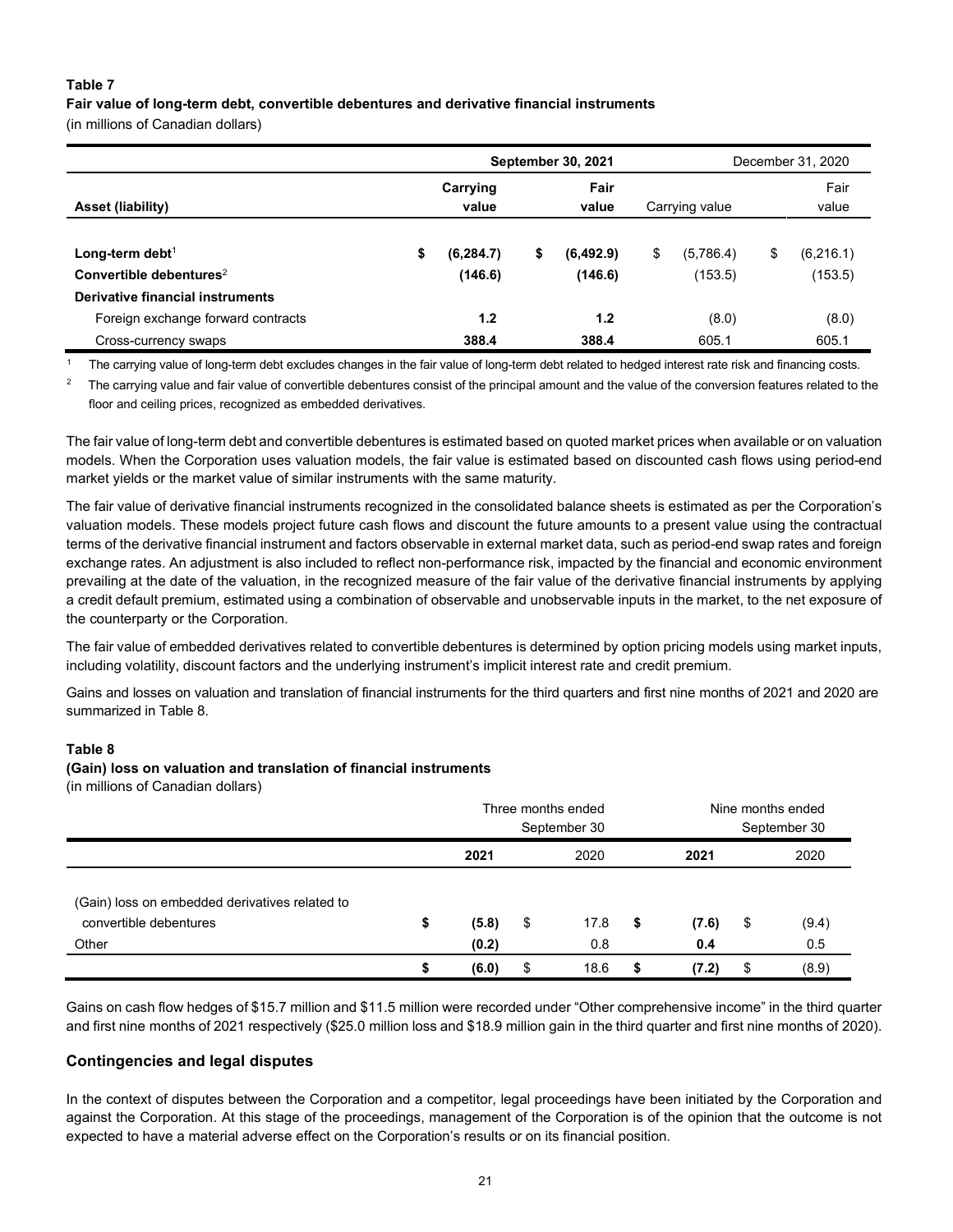### **Non-IFRS financial measures**

The financial measures not standardized under IFRS that are used by the Corporation to assess its financial performance, such as adjusted EBITDA, adjusted income from continuing operating activities, cash flows from operations, free cash flows from continuing operating activities and consolidated net debt leverage ratio, are not calculated in accordance with, or recognized by IFRS. The Corporation's method of calculating these non-IFRS financial measures may differ from the methods used by other companies and, as a result, the non-IFRS financial measures presented in this document may not be comparable to other similarly titled measures disclosed by other companies.

### **Adjusted EBITDA**

In its analysis of operating results, the Corporation defines adjusted EBITDA, as reconciled to net income under IFRS, as net income before depreciation and amortization, financial expenses, gain (loss) on valuation and translation of financial instruments, restructuring of operations and other items, loss on debt refinancing, income tax, and income from discontinued operations. Adjusted EBITDA as defined above is not a measure of results that is consistent with IFRS. It is not intended to be regarded as an alternative to IFRS financial performance measures or to the statement of cash flows as a measure of liquidity. It should not be considered in isolation or as a substitute for measures of performance prepared in accordance with IFRS. The Corporation uses adjusted EBITDA in order to assess the performance of its investment in Quebecor Media. The Corporation's management and Board of Directors use this measure in evaluating its consolidated results as well as the results of the Corporation's operating segments. This measure eliminates the significant level of impairment and depreciation/amortization of tangible and intangible assets and is unaffected by the capital structure or investment activities of the Corporation and its business segments.

Adjusted EBITDA is also relevant because it is a component of the Corporation's annual incentive compensation programs. A limitation of this measure, however, is that it does not reflect the periodic costs of tangible and intangible assets used in generating revenues in the Corporation's segments. The Corporation also uses other measures that do reflect such costs, such as cash flows from operations and free cash flows from continuing operating activities. The Corporation's definition of adjusted EBITDA may not be the same as similarly titled measures reported by other companies.

Table 9 provides a reconciliation of adjusted EBITDA to net income as disclosed in Quebecor's condensed consolidated financial statements.

#### **Table 9**

**Reconciliation of the adjusted EBITDA measure used in this report to the net income measure used in the condensed consolidated financial statements** 

(in millions of Canadian dollars)

|                                                       | Three months      |         | Nine months    |               |  |  |
|-------------------------------------------------------|-------------------|---------|----------------|---------------|--|--|
|                                                       | ended Sept. 30    |         | ended Sept. 30 |               |  |  |
|                                                       | 2021              | 2020    | 2021           | 2020          |  |  |
| Adjusted EBITDA (negative adjusted EBITDA):           |                   |         |                |               |  |  |
| Telecommunications                                    | 476.8<br>\$<br>\$ | 483.6   | \$<br>1,409.2  | \$<br>1,382.7 |  |  |
| Media                                                 | 36.6              | 24.9    | 54.6           | 36.6          |  |  |
| Sports and Entertainment                              | 11.0              | 7.6     | 16.2           | 6.6           |  |  |
| Head Office                                           | (4.1)             | (2.7)   | (5.6)          | (0.1)         |  |  |
|                                                       | 520.3             | 513.4   | 1,474.4        | 1,425.8       |  |  |
| Depreciation and amortization                         | (194.3)           | (195.9) | (586.2)        | (589.7)       |  |  |
| Financial expenses                                    | (83.8)            | (80.1)  | (253.9)        | (249.1)       |  |  |
| Gain (loss) on valuation and translation of financial |                   |         |                |               |  |  |
| instruments                                           | 6.0               | (18.6)  | 7.2            | 8.9           |  |  |
| Restructuring of operations and other items           | (12.4)            | (18.9)  | 3.7            | (33.1)        |  |  |
| Loss on debt refinancing                              |                   |         | (80.9)         |               |  |  |
| Income taxes                                          | (56.6)            | (56.4)  | (140.4)        | (147.7)       |  |  |
| Income from discontinued operations                   |                   |         |                | 33.8          |  |  |
| Net income                                            | \$<br>\$<br>179.2 | 143.5   | \$<br>423.9    | \$<br>448.9   |  |  |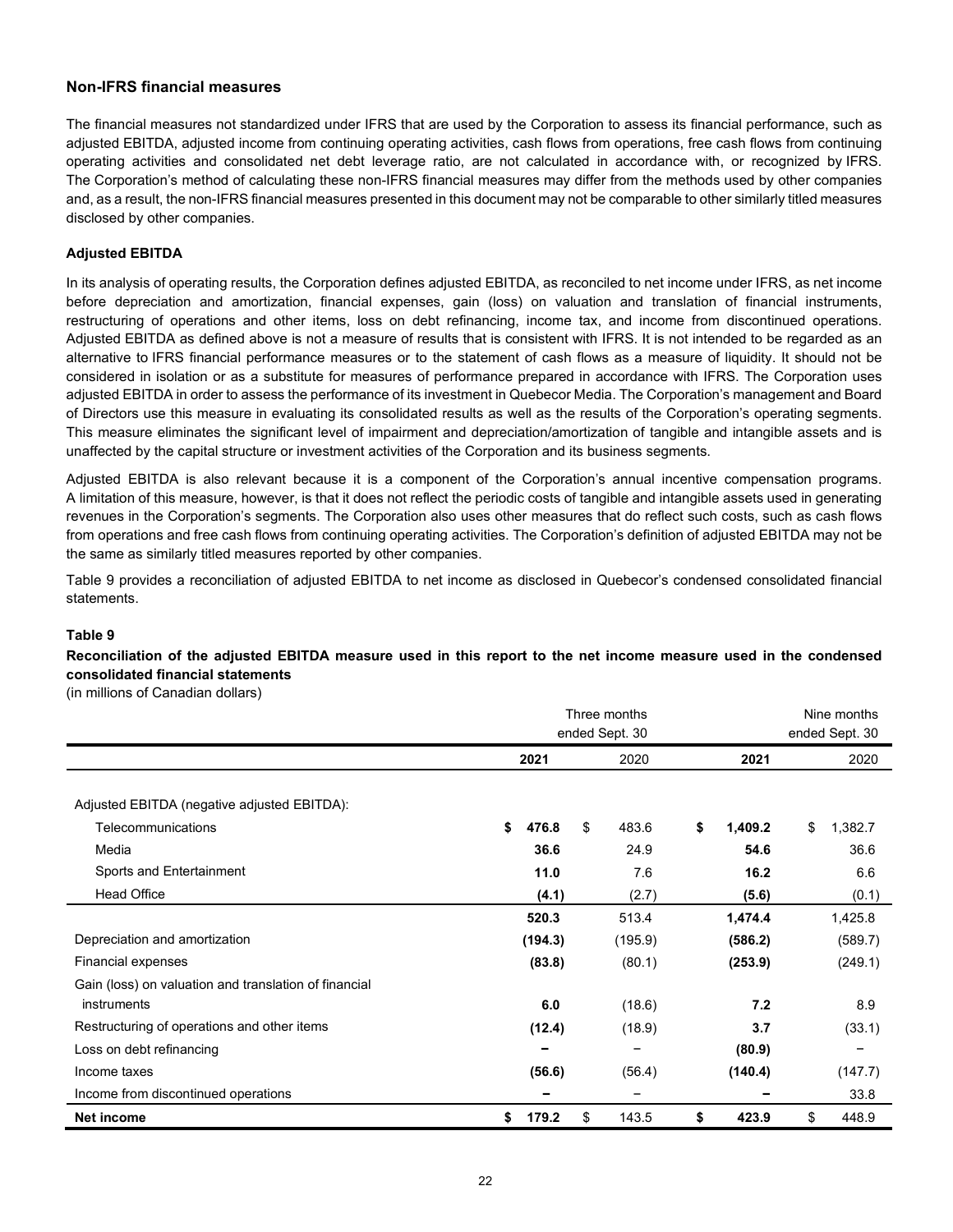### **Adjusted income from continuing operating activities**

The Corporation defines adjusted income from continuing operating activities, as reconciled to net income attributable to shareholders under IFRS, as net income attributable to shareholders before gain (loss) on valuation and translation of financial instruments, restructuring of operations and other items, and loss on debt refinancing, net of income tax related to adjustments and net income attributable to non-controlling interest related to adjustments, and before the income from discontinued operations attributable to shareholders. Adjusted income from continuing operating activities, as defined above, is not a measure of results that is consistent with IFRS. It should not be considered in isolation or as a substitute for measures of performance prepared in accordance with IFRS. The Corporation uses adjusted income from continuing operating activities to analyze trends in the performance of its businesses. The above-listed items are excluded from the calculation of this measure because they impair the comparability of financial results. Adjusted income from continuing operating activities is more representative for forecasting income. The Corporation's definition of adjusted income from continuing operating activities may not be identical to similarly titled measures reported by other companies.

Table 10 provides a reconciliation of adjusted income from continuing operating activities to the net income attributable to shareholders' measure used in Quebecor's condensed consolidated financial statements.

### **Table 10**

**Reconciliation of the adjusted income from continuing operating activities measure used in this report to the net income attributable to shareholders' measure used in the condensed consolidated financial statements**

(in millions of Canadian dollars)

|                                                                      | Three months<br>ended Sept. 30 |        |    |                          |    |        | Nine months<br>ended Sept. 30 |        |  |
|----------------------------------------------------------------------|--------------------------------|--------|----|--------------------------|----|--------|-------------------------------|--------|--|
|                                                                      | 2021                           |        |    | 2020                     |    | 2021   |                               | 2020   |  |
| Adjusted income from continuing operating activities                 | \$                             | 176.1  | \$ | 173.1                    | s. | 464.3  | \$                            | 429.5  |  |
| Gain (loss) on valuation and translation of financial<br>instruments |                                | 6.0    |    | (18.6)                   |    | 7.2    |                               | 8.9    |  |
| Restructuring of operations and other items                          |                                | (12.4) |    | (18.9)                   |    | 3.7    |                               | (33.1) |  |
| Loss on debt refinancing                                             |                                |        |    |                          |    | (80.9) |                               |        |  |
| Income taxes related to adjustments <sup>1</sup>                     |                                | 3.4    |    | 4.5                      |    | 23.6   |                               | 7.0    |  |
| Net income attributable to non-controlling interest                  |                                |        |    |                          |    |        |                               |        |  |
| related to adjustments                                               |                                |        |    | 0.8                      |    |        |                               | 1.3    |  |
| Discontinued operations                                              |                                |        |    | $\overline{\phantom{0}}$ |    |        |                               | 33.8   |  |
| Net income attributable to shareholders                              | \$                             | 173.1  | \$ | 140.9                    | \$ | 417.9  | \$                            | 447.4  |  |

<sup>1</sup> Includes impact of fluctuations in income tax applicable to adjusted items, either for statutory reasons or in connection with tax transactions.

### **Cash flows from operations and free cash flows from continuing operating activities**

### *Cash flows from operations*

Cash flows from operations represents adjusted EBITDA, less additions to property, plant and equipment and to intangible assets (excluding licence acquisitions and renewals). Cash flows from operations represents funds available for interest and income tax payments, expenditures related to restructuring programs, business acquisitions, licence acquisitions and renewals, payment of dividends, repayment of long-term debt and lease liabilities, and share repurchases. Cash flows from operations is not a measure of liquidity that is consistent with IFRS. It is not intended to be regarded as an alternative to IFRS financial performance measures or to the statement of cash flows as a measure of liquidity. Cash flows from operations is used by the Corporation's management and Board of Directors to evaluate the cash flows generated by the operations of all of its segments, on a consolidated basis, in addition to the operating cash flows generated by each segment. Cash flows from operations is also relevant because it is a component of the Corporation's annual incentive compensation programs. The Corporation's definition of cash flows from operations may not be identical to similarly titled measures reported by other companies.

### *Free cash flows from continuing operating activities*

Free cash flows from continuing operating activities represents cash flows provided by continuing operating activities calculated in accordance with IFRS, less cash flows used for additions to property, plant and equipment and to intangible assets (excluding expenditures related to licence acquisitions and renewals), plus proceeds from disposal of assets. Free cash flows from continuing operating activities is used by the Corporation's management and Board of Directors to evaluate cash flows generated by the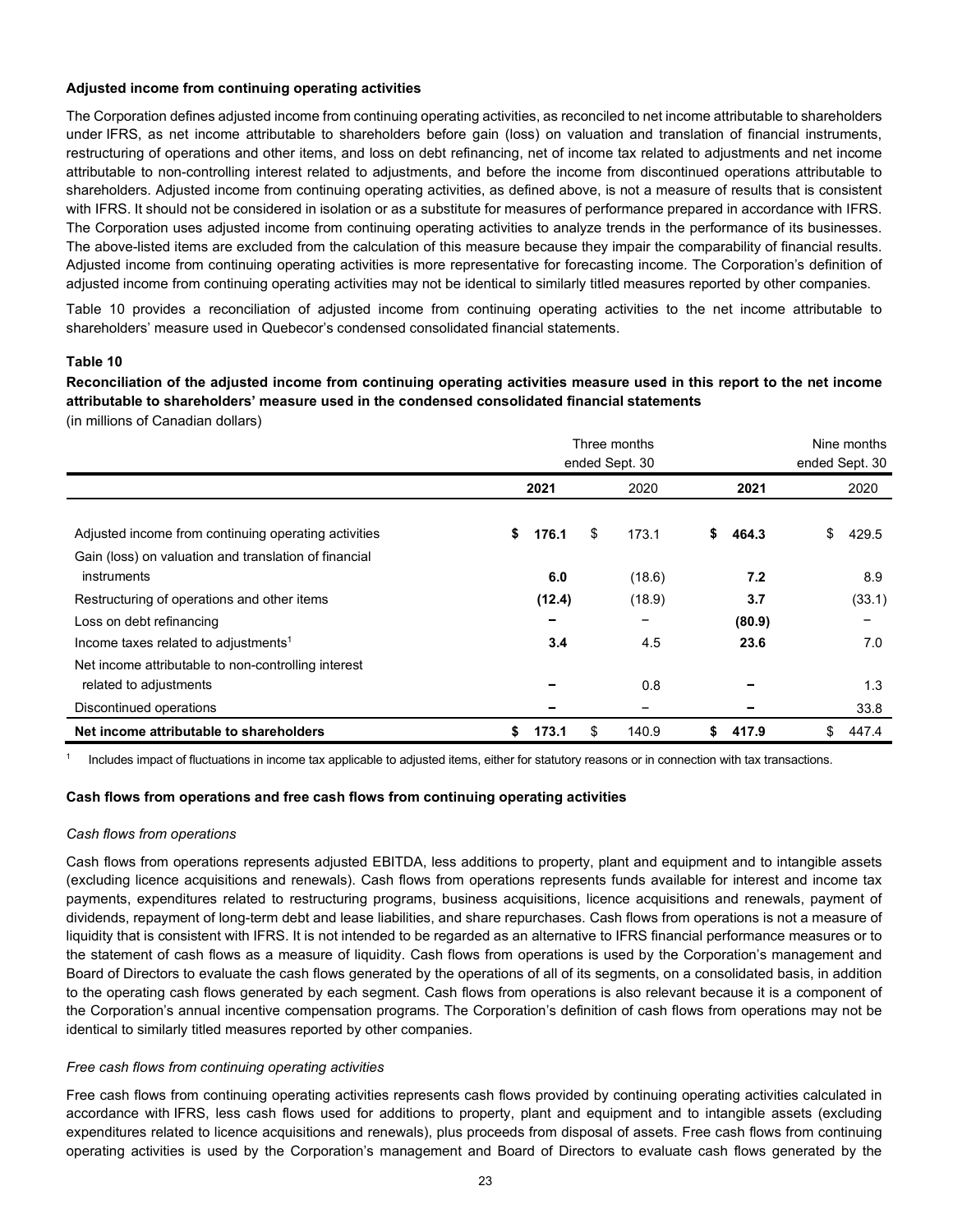Corporation's operations. Free cash flows from continuing operating activities represents available funds for business acquisitions, licence acquisitions and renewals, payment of dividends, repayment of long-term debt and lease liabilities, and share repurchases. Free cash flows from continuing operating activities is not a measure of liquidity that is consistent with IFRS. It is not intended to be regarded as an alternative to IFRS financial performance measures or to the statement of cash flows as a measure of liquidity. The Corporation's definition of free cash flows from continuing operating activities may not be identical to similarly titled measures reported by other companies.

Tables 11 and 12 provide a reconciliation of cash flows from operations and free cash flows from continuing operating activities to cash flows provided by continuing operating activities reported in the condensed consolidated financial statements.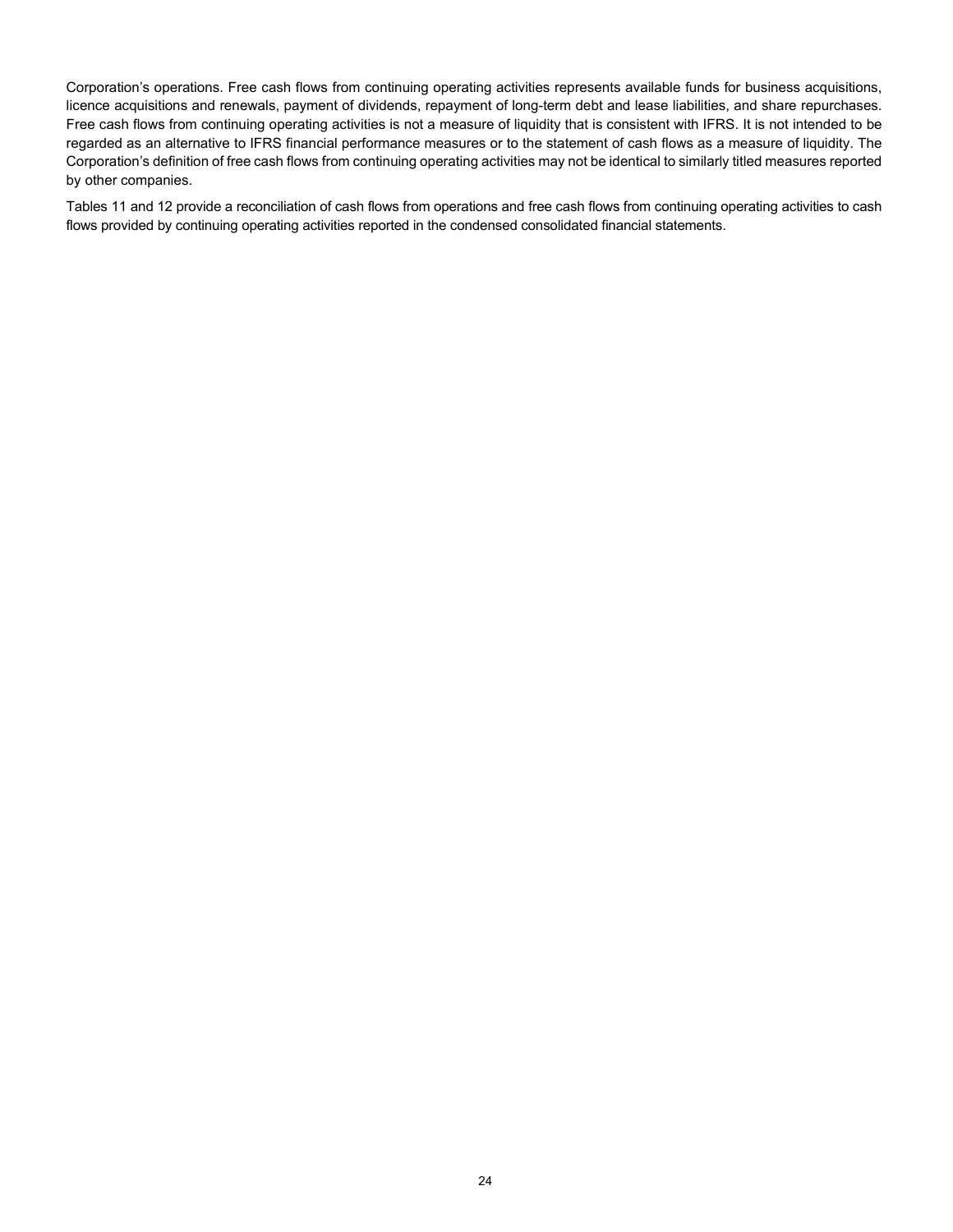### **Table 11 Cash flows from operations**  (in millions of Canadian dollars)

| (In millions of Ganagian gollars).                       |                    |                          |                   |               |  |  |
|----------------------------------------------------------|--------------------|--------------------------|-------------------|---------------|--|--|
|                                                          | Three months ended |                          | Nine months ended |               |  |  |
|                                                          |                    | Sept. 30                 |                   | Sept. 30      |  |  |
|                                                          | 2021               | 2020                     | 2021              | 2020          |  |  |
| Adjusted EBITDA (negative adjusted EBITDA)               |                    |                          |                   |               |  |  |
| Telecommunications                                       | \$<br>476.8        | 483.6<br>\$              | 1,409.2<br>S.     | \$<br>1,382.7 |  |  |
| Media                                                    | 36.6               | 24.9                     | 54.6              | 36.6          |  |  |
| Sports and Entertainment                                 | 11.0               | 7.6                      | 16.2              | 6.6           |  |  |
| <b>Head Office</b>                                       | (4.1)              | (2.7)                    | (5.6)             | (0.1)         |  |  |
|                                                          | 520.3              | 513.4                    | 1,474.4           | 1,425.8       |  |  |
| <b>Minus</b>                                             |                    |                          |                   |               |  |  |
| Additions to property, plant and equipment: <sup>1</sup> |                    |                          |                   |               |  |  |
| Telecommunications                                       | (103.5)            | (115.7)                  | (316.5)           | (298.2)       |  |  |
| Media                                                    | (6.4)              | (3.2)                    | (10.6)            | (6.7)         |  |  |
| Sports and Entertainment                                 | (0.3)              | (0.1)                    | (0.4)             | (0.2)         |  |  |
| <b>Head Office</b>                                       | (0.4)              | (0.8)                    | (1.6)             | (1.3)         |  |  |
|                                                          | (110.6)            | (119.8)                  | (329.1)           | (306.4)       |  |  |
| Additions to intangible assets: <sup>2</sup>             |                    |                          |                   |               |  |  |
| Telecommunications                                       | (36.0)             | (42.0)                   | (112.4)           | (133.3)       |  |  |
| Media                                                    | (5.9)              | (4.7)                    | (17.0)            | (16.5)        |  |  |
| Sports and Entertainment                                 | (0.7)              | (0.8)                    | (2.2)             | (2.3)         |  |  |
| <b>Head Office</b>                                       | (1.3)              | $\overline{\phantom{0}}$ | (2.2)             | (0.1)         |  |  |
|                                                          | (43.9)             | (47.5)                   | (133.8)           | (152.2)       |  |  |
| <b>Cash flows from operations</b>                        |                    |                          |                   |               |  |  |
| Telecommunications                                       | 337.3              | 325.9                    | 980.3             | 951.2         |  |  |
| Media                                                    | 24.3               | 17.0                     | 27.0              | 13.4          |  |  |
| Sports and Entertainment                                 | 10.0               | 6.7                      | 13.6              | 4.1           |  |  |
| <b>Head Office</b>                                       | (5.8)              | (3.5)                    | (9.4)             | (1.5)         |  |  |
|                                                          | \$<br>365.8        | \$<br>346.1              | \$1,011.5         | \$<br>967.2   |  |  |

| Reconciliation to cash flows used for additions to property, plant and                                                                         |               | Three months ended Sept. 30         | Nine months ended Sept. 30                 |               |  |  |
|------------------------------------------------------------------------------------------------------------------------------------------------|---------------|-------------------------------------|--------------------------------------------|---------------|--|--|
| equipment as per condensed consolidated financial statements:                                                                                  | 2021          | 2020                                | 2021                                       | 2020          |  |  |
| Additions to property, plant and equipment                                                                                                     | \$(110.6)     | \$(119.8)                           | \$ (329.1)                                 | (306.4)<br>\$ |  |  |
| Net variance in current non-cash items related to additions to property.<br>plant and equipment (excluding government credits receivable for   |               |                                     |                                            |               |  |  |
| major capital projects)                                                                                                                        | (9.8)         | (18.3)                              | (8.6)                                      | (18.4)        |  |  |
| Cash flows used for additions to property, plant and equipment                                                                                 | \$(120.4)     | \$(138.1)                           | \$ (337.7)                                 | \$ (324.8)    |  |  |
| <sup>2</sup> Reconciliation to cash flows used for additions to intangible assets<br>as per condensed consolidated financial statements:       | 2021          | Three months ended Sept. 30<br>2020 | Nine months ended Sept. 30<br>2021<br>2020 |               |  |  |
|                                                                                                                                                |               |                                     |                                            |               |  |  |
| Additions to intangible assets                                                                                                                 | \$ (43.9)     | \$ (47.5)                           | \$(133.8)                                  | (152.2)<br>\$ |  |  |
| Net variance in current non-cash items related to additions to intangible<br>assets (excluding government credits receivable for major capital |               |                                     |                                            |               |  |  |
| projects)                                                                                                                                      | 6.5           | 13.2                                | (12.8)                                     | (32.9)        |  |  |
| Cash flows used for licence deposit                                                                                                            | (166.0)       | -                                   | (166.0)                                    | -             |  |  |
| Cash flows used for additions to intangible assets                                                                                             | (203.4)<br>\$ | \$ (34.3)                           | \$ (312.6)                                 | (185.1)<br>\$ |  |  |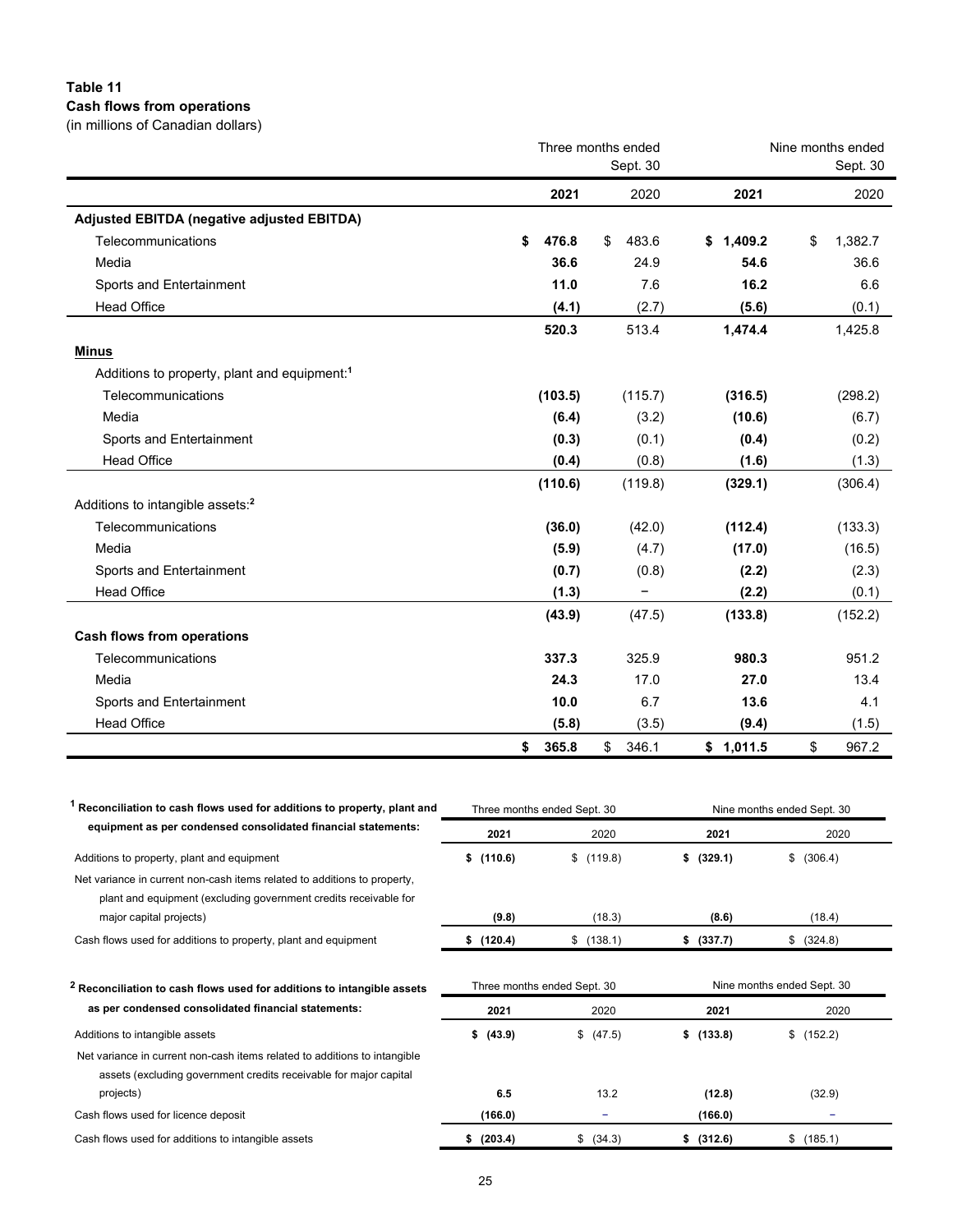### **Table 12**

**Free cash flows from continuing operating activities and cash flows provided by continuing operating activities reported in the condensed consolidated financial statements**

(in millions of Canadian dollars)

|                                                     |         | Three months ended<br>Sept. 30 | Nine months ended<br>Sept. 30 |             |  |  |
|-----------------------------------------------------|---------|--------------------------------|-------------------------------|-------------|--|--|
|                                                     | 2021    | 2020                           | 2021                          | 2020        |  |  |
| Cash flows from operations from Table 11            | \$365.8 | \$<br>346.1                    | \$1,011.5                     | \$<br>967.2 |  |  |
| Plus (minus)                                        |         |                                |                               |             |  |  |
| Cash portion of financial expenses                  | (82.0)  | (78.1)                         | (247.7)                       | (243.0)     |  |  |
| Cash portion related to restructuring of operations |         |                                |                               |             |  |  |
| and other items                                     | (12.4)  | (11.8)                         | (14.5)                        | (26.2)      |  |  |
| Current income taxes                                | (63.5)  | (60.7)                         | (191.3)                       | (181.0)     |  |  |
| Other                                               | 3.5     | 1.3                            | 5.9                           | 3.9         |  |  |
| Net change in non-cash balances related to          |         |                                |                               |             |  |  |
| operating activities                                | 5.4     | (23.3)                         | (161.1)                       | 78.6        |  |  |
| Net change in current non-cash items related to     |         |                                |                               |             |  |  |
| additions to property, plant and equipment          |         |                                |                               |             |  |  |
| (excluding government credits receivable for        |         |                                |                               |             |  |  |
| major capital projects)                             | (9.8)   | (18.3)                         | (8.6)                         | (18.4)      |  |  |
| Net change in current non-cash items related to     |         |                                |                               |             |  |  |
| additions to intangible assets (excluding           |         |                                |                               |             |  |  |
| government credits receivable for major capital     |         |                                |                               |             |  |  |
| projects)                                           | 6.5     | 13.2                           | (12.8)                        | (32.9)      |  |  |
| Free cash flows from continuing operating           |         |                                |                               |             |  |  |
| activities                                          | 213.5   | 168.4                          | 381.4                         | 548.2       |  |  |
| Plus (minus)                                        |         |                                |                               |             |  |  |
| Cash flows used for additions to property, plant    |         |                                |                               |             |  |  |
| and equipment                                       | 120.4   | 138.1                          | 337.7                         | 324.8       |  |  |
| Cash flows used for additions to intangible assets  |         |                                |                               |             |  |  |
| (excluding expenditures related to licence          |         |                                |                               |             |  |  |
| acquisitions and renewals)                          | 37.4    | 34.3                           | 146.6                         | 185.1       |  |  |
| Proceeds from disposal of assets                    | (3.1)   | (1.4)                          | (6.2)                         | (3.6)       |  |  |
| Cash flows provided by continuing operating         |         |                                |                               |             |  |  |
| activities                                          | \$368.2 | 339.4<br>\$                    | 859.5<br>\$                   | \$1,054.5   |  |  |

#### **Consolidated net debt leverage ratio**

The consolidated net debt leverage ratio represents consolidated net debt, excluding convertible debentures, divided by the trailing 12-month adjusted EBITDA. Consolidated net debt, excluding convertible debentures, represents total long-term debt plus bank indebtedness, lease liabilities, the current portion of lease liabilities and liabilities related to derivative financial instruments, less assets related to derivative financial instruments and cash and cash equivalents. The consolidated net debt leverage ratio serves to evaluate the Corporation's financial leverage and is used by management and the Board of Directors in its decisions on the Corporation's capital structure, including its financing strategy, and in managing debt maturity risks. The consolidated net debt leverage ratio excludes convertible debentures because, subject to certain conditions, those debentures can be repurchased at the Corporation's discretion by issuing Quebecor Class B Shares. Consolidated net debt leverage ratio is not a measure established in accordance with IFRS. It is not intended to be used as an alternative to IFRS measures or the balance sheet to evaluate its financial position. The Corporation's definition of consolidated net debt leverage ratio may not be identical to similarly titled measures reported by other companies.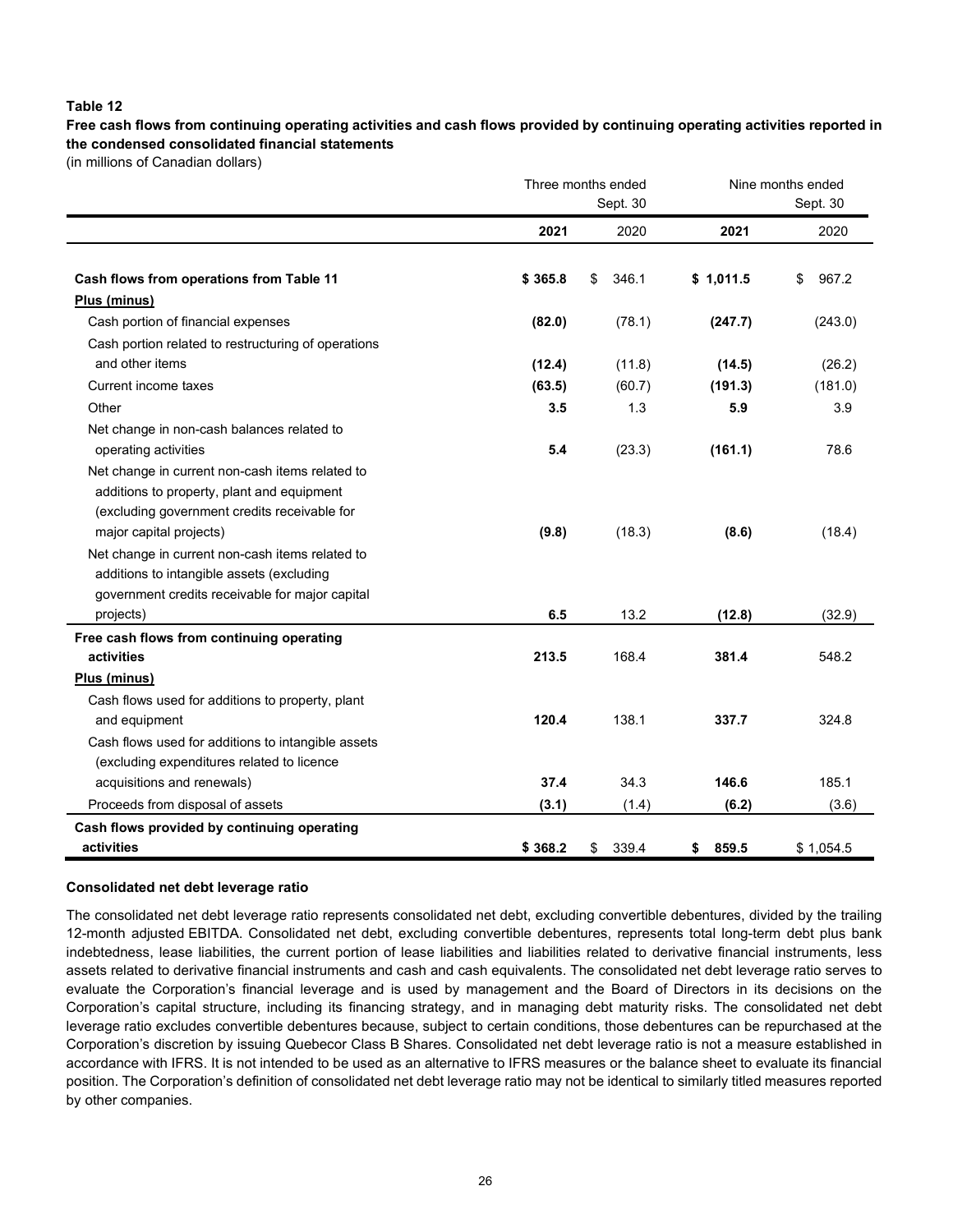Table 13 provides the calculation of consolidated net debt leverage ratio and the reconciliation to balance sheet items reported in Quebecor's condensed consolidated financial statements.

### **Table 13 Consolidated net debt leverage ratio**

(in millions of Canadian dollars)

|                                                         | Sept. 30,<br>2021 | Dec. 31,<br>2020 |
|---------------------------------------------------------|-------------------|------------------|
|                                                         |                   |                  |
| Total long-term debt <sup>1</sup>                       | \$<br>6,284.7     | \$<br>5,786.4    |
| Plus (minus)                                            |                   |                  |
| Lease liabilities                                       | 145.2             | 139.0            |
| Current portion of lease liabilities                    | 36.4              | 34.3             |
| <b>Bank indebtedness</b>                                | 5.6               | 1.7              |
| Assets related to derivative financial instruments      | (406.3)           | (625.5)          |
| Liabilities related to derivative financial instruments | 16.7              | 28.4             |
| Cash and cash equivalents                               | (480.7)           | (136.7)          |
| Consolidated net debt excluding convertible debentures  | 5,601.6           | 5,227.6          |
| Divided by:                                             |                   |                  |
| Trailing 12-month adjusted EBITDA                       | \$<br>2,001.2     | \$<br>1,952.6    |
| Consolidated net debt leverage ratio                    | 2.80x             | 2.68x            |

Excluding changes in the fair value of long-term debt related to hedged interest rate risk and financing costs.

### **Key performance indicators**

#### **Revenue-generating unit**

The Corporation uses RGU, an industry metric, as a key performance indicator. An RGU represents, as the case may be, subscriptions to the Internet access, television and OTT services, and subscriber connections to the mobile and wireline telephony services. RGU is not a measurement that is consistent with IFRS and the Corporation's definition and calculation of RGU may not be the same as identically titled measurements reported by other companies or published by public authorities.

### **Average billing per unit**

The Corporation uses ABPU, an industry metric, as a key performance indicator. This indicator is used to measure monthly average subscription billing per RGU. ABPU is not a measurement that is consistent with IFRS and the Corporation's definition and calculation of ABPU may not be the same as identically titled measurements reported by other companies.

Mobile ABPU is calculated by dividing the average subscription billing for mobile telephony services by the average number of mobile RGUs during the applicable period, and then dividing the resulting amount by the number of months in the applicable period.

Total ABPU is calculated by dividing the combined average subscription billing for Internet access, television, OTT, mobile and wireline telephony services by the total average number of RGUs from Internet access, television, mobile and wireline telephony services during the applicable period, and then dividing the resulting amount by the number of months in the applicable period.

### **Controls and procedures**

The purpose of internal controls over financial reporting is to provide reasonable assurance as to the reliability of the Corporation's financial reporting and the preparation of its consolidated financial statements in accordance with IFRS.

There have not been any changes in internal controls over financial reporting during the three months ended September 30, 2021 that have materially affected, or are reasonably likely to materially affect, the Corporation's internal controls over financial reporting.

### **Additional information**

The Corporation is a reporting issuer subject to the securities laws of all Canadian provinces and is therefore required to file financial statements, a proxy circular and an annual information form with the various securities commissions. Copies of those documents are available free of charge from the Corporation on request at <www.quebecor.com> and on the SEDAR website at <www.sedar.com>.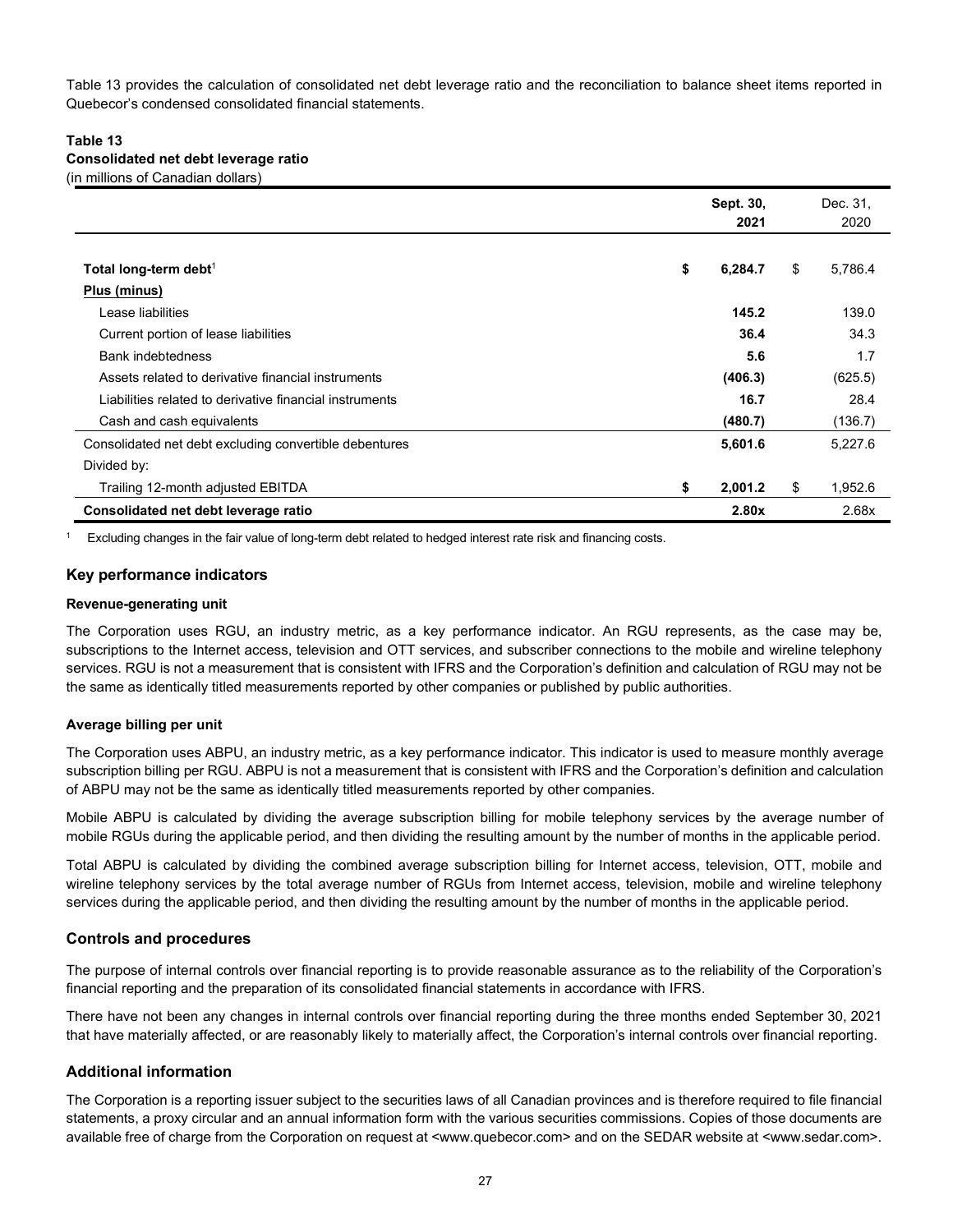### **Cautionary statement regarding forward-looking statements**

The statements in this report that are not historical facts are forward-looking statements and are subject to significant known and unknown risks, uncertainties and assumptions that could cause the Corporation's actual results for future periods to differ materially from those set forth in forward-looking statements. Forward-looking statements may be identified by the use of the conditional or by forward-looking terminology such as the terms "plans," "expects," "may," "anticipates," "intends," "estimates," "projects," "seeks," "believes," or similar terms, variations of such terms or the negative of such terms. Some important factors that could cause actual results to differ materially from those expressed in these forward-looking statements include, but are not limited to:

- Quebecor Media's ability to continue successfully developing its network and the facilities that support its mobile services;
- general economic, financial or market conditions and variations in the businesses of local, regional and national advertisers in Quebecor Media's newspapers, television outlets and other media properties;
- the intensity of competitive activity in the industries in which Quebecor operates;
- fragmentation of the media landscape;
- new technologies that might change consumer behaviour with respect to Quebecor Media's product suites;
- unanticipated higher capital spending required for developing Quebecor Media's network or to address the continued development of competitive alternative technologies, or the inability to obtain additional capital to continue the development of Quebecor's business;
- Quebecor's ability to implement its business and operating strategies successfully and to manage its growth and expansion;
- disruptions to the network through which Quebecor Media provides its television, Internet access, mobile and wireline telephony and OTT services, and its ability to protect such services against piracy, unauthorized access and other security breaches;
- labour disputes or strikes;
- service interruptions resulting from equipment breakdown, network failure, the threat of natural disasters, epidemics, pandemics and other public-health crisis, including the COVID-19 pandemic, and political instability in some countries;
- impact of emergency measures implemented by various levels of government;
- changes in Quebecor Media's ability to obtain services and equipment critical to its operations;
- changes in laws and regulations, or in their interpretations, which could result, among other things, in the loss (or reduction in value) of Quebecor Media's licences or markets, or in an increase in competition, compliance costs or capital expenditures;
- Quebecor Media's ability to successfully develop its Sports and Entertainment segment and other expanding lines of business in its other segments;
- Quebecor's substantial indebtedness, the tightening of credit markets, and the restrictions on its business imposed by the terms of its debt; and
- interest rate fluctuations that could affect a portion of Quebecor's interest payment requirements on long-term debt.

The forward-looking statements in this document are made to provide investors and the public with a better understanding of the Corporation's circumstances and are based on assumptions it believes to be reasonable as of the day on which they are made. Investors and others are cautioned that the foregoing list of factors that may affect future results is not exhaustive and that undue reliance should not be placed on any forward-looking statements. For more information on the risks, uncertainties and assumptions that could cause the Corporation's actual results to differ from current expectations, please refer to the Corporation's public filings, available at <www.sedar.com> and <www.quebecor.com>, including, in particular, the "Risks and Uncertainties" section of the Corporation's Management Discussion and Analysis for the year ended December 31, 2020.

The forward-looking statements in this Management Discussion and Analysis reflect the Corporation's expectations as of November 3, 2021, and are subject to change after this date. The Corporation expressly disclaims any obligation or intention to update or revise any forward-looking statements, whether as a result of new information, future events or otherwise, except as required by applicable securities laws.

Montréal, Québec

November 3, 2021